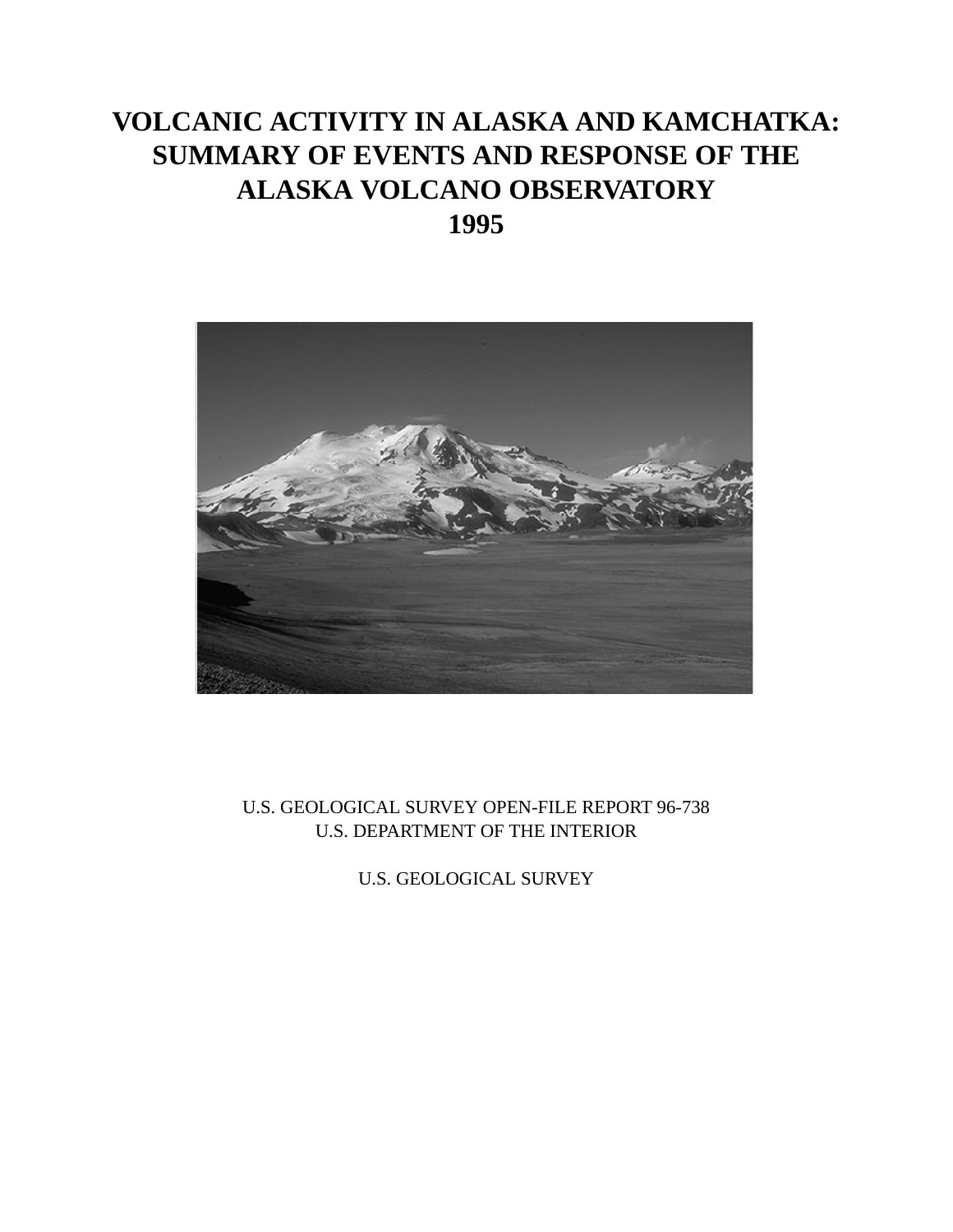### **1995 VOLCANIC ACTIVITY IN ALASKA AND KAMCHATKA: SUMMARY OF EVENTS AND RESPONSE OF THE ALASKA VOLCANO OBSERVATORY**

By

Robert G. McGimsey and Christina A. Neal

Open-File Report 96-738

*AVO is a cooperative program of the U.S. Geological Survey, University of Alaska Fairbanks Geophysical Institute, and the Alaska Division of Geological and Geophysical Surveys. AVO is funded by the U.S. Geological Survey Volcano Hazards Program and the State of Alaska*

This report is preliminary and has not been reviewed for conformity with U.S. Geological Survey editorial standards or with the North American Stratigraphic Code. Any use of trade, product, or firm names is for descriptive purposes only and does not imply endorsement by the U.S. Government.

1996

COVER PHOTO: Mount Mageik (left, 2165 m) and Mount Martin (right, 1863 m, steaming) viewed across the Valley of Ten Thousand Smokes from the shoulder of Baked Mountain, Katmai National Park and Preserve, Alaska. Photo by Robert McGimsey, 7-15-90.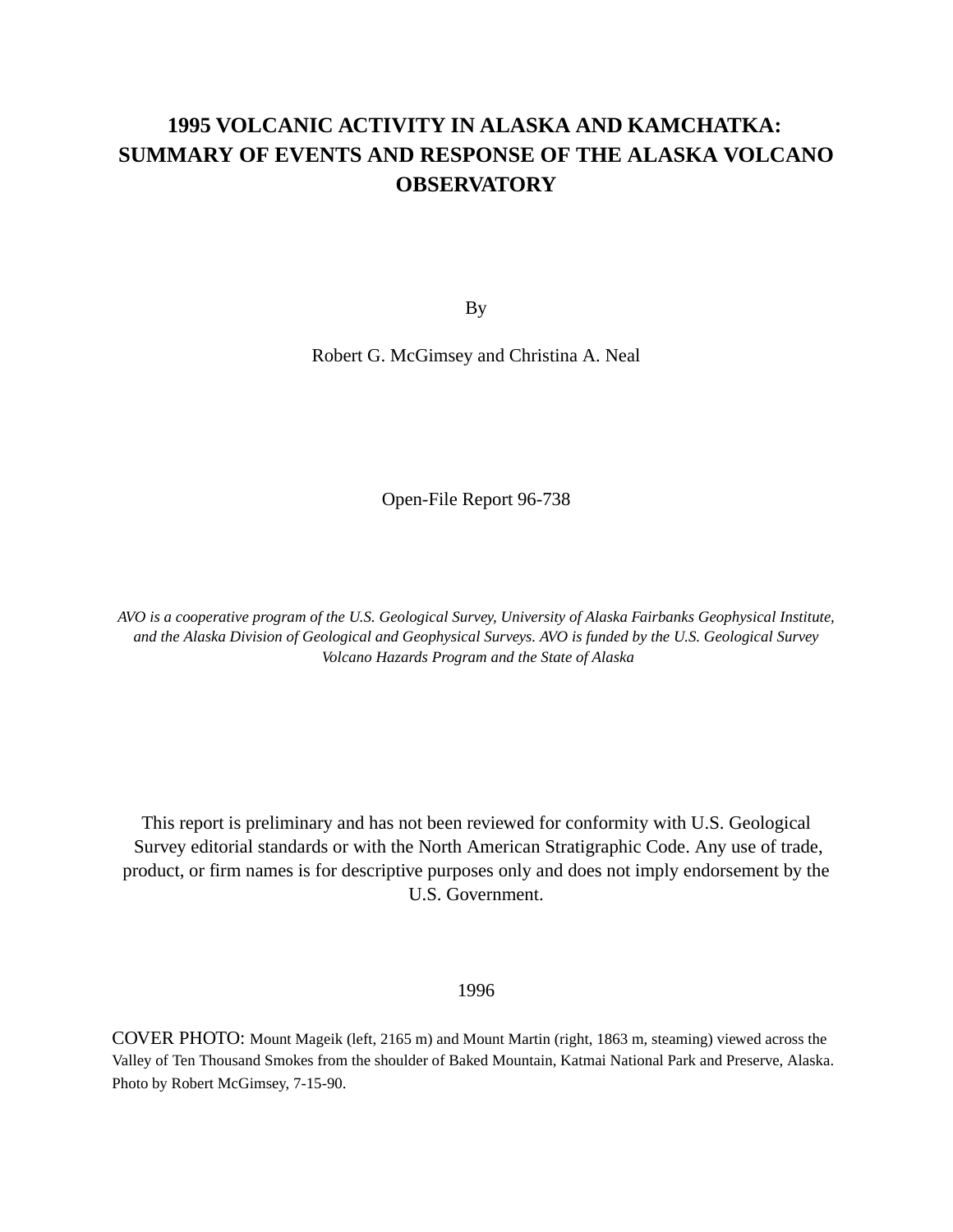### TABLE OF CONTENTS

### VOLCANIC ACTIVITY ALONG ALEUTIAN ARC, ALASKA

#### VOLCANIC ACTIVITY, KAMCHATKA PENINSULA , RUSSIA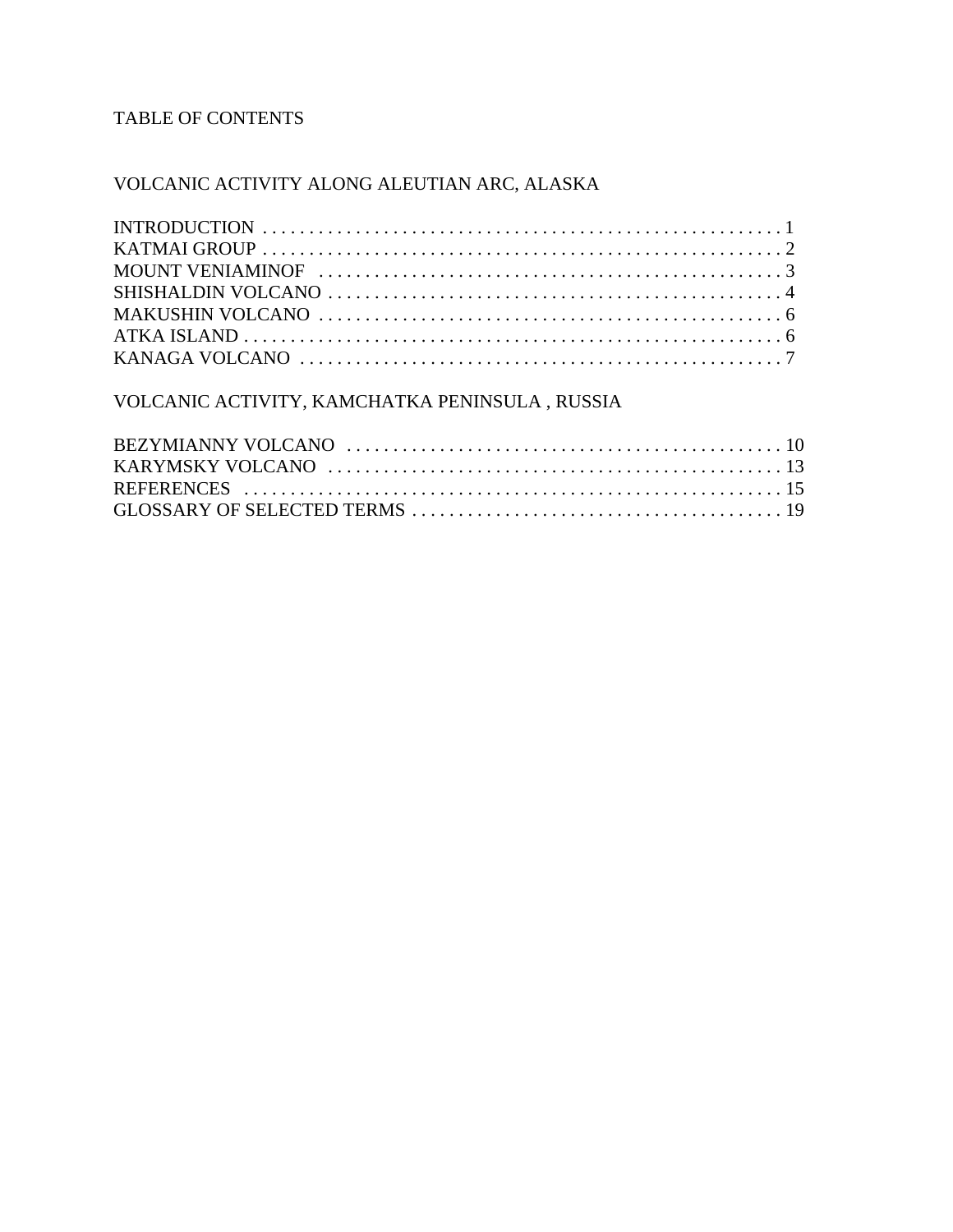### **INTRODUCTION**

The Alaska Volcano Observatory (AVO) responded to eruptive activity or suspected volcanic activity (SVA) at 6 volcanic centers in 1995 (tables 1, 2): Mount Martin (Katmai Group), Mount Veniaminof, Shishaldin, Makushin, Kliuchef/Korovin, and Kanaga. Of these, AVO has a realtime, continuously recording seismic network only at the Katmai Group. The remaining unmonitored volcanoes are located in sparsely populated and uninhabited areas of the Alaska Peninsula and the Aleutian Islands (fig. 1). For these volcanoes, the AVO monitoring program relies mainly on pilot reports, observations of local residents and ship crews, and analysis of satellite images. The phrase "suspected volcanic activity", used to characterize several responses, is an eruption report or report of unusual activity that is subsequently determined to be normal or enhanced fumarolic activity, weather-related phenomena, or a non-volcanic event.

In addition to responding to eruptive activity at Alaska volcanoes, AVO also disseminated information for the Kamchatkan Volcanic Eruption Response Team (KVERT) on the 1995 eruptions of 2 Russian volcanoes--Bezymianny and Karymsky (fig. 6; table 3).

This report summarizes volcanic activity in Alaska during 1995 and the AVO response, as well as information on the 2 Kamchatkan eruptions. Only those reports or inquiries that resulted in a "significant" investment of staff time and energy (here defined as several hours or more for reaction, tracking, and follow-up) are included. AVO typically receives dozens of phone calls throughout the year reporting steaming, unusual cloud sightings, or eruption rumors. Most of these are resolved quickly and are not tabulated here as part of the 1995 response record.

Descriptions of volcanic activity and the AVO response are presented in geographical order from northeast to southwest along the Aleutian volcanic arc. All elevations reported are above sea level (ASL) unless noted. A summary of volcanic activity is presented in Table 1. SVAs that required a significant response are summarized in Table 2. Information on 1995 eruptive activity is compiled from AVO weekly updates and information releases, the AVO 1995 Chron book--a chronologic collection of daily or weekly staff notes for a particular year--and the Smithsonian Institution Global Volcanism Network Bulletin.

AVO response to reported remote volcanic activity varies depending on the source and content of the observation. After receiving a report and possibly conducting follow-up investigation of the factual information, AVO usually contacts the National Weather Service (NWS) and Federal Aviation Administration (FAA) for corroboration and/or formal notification. For a verified, significant eruption, an established call-down procedure to formally notify other government agencies, air carriers, facilities at risk, and the media is initiated. If an eruption is not confirmed, a notation is made in the AVO Chron book and no further action is taken. A special information release may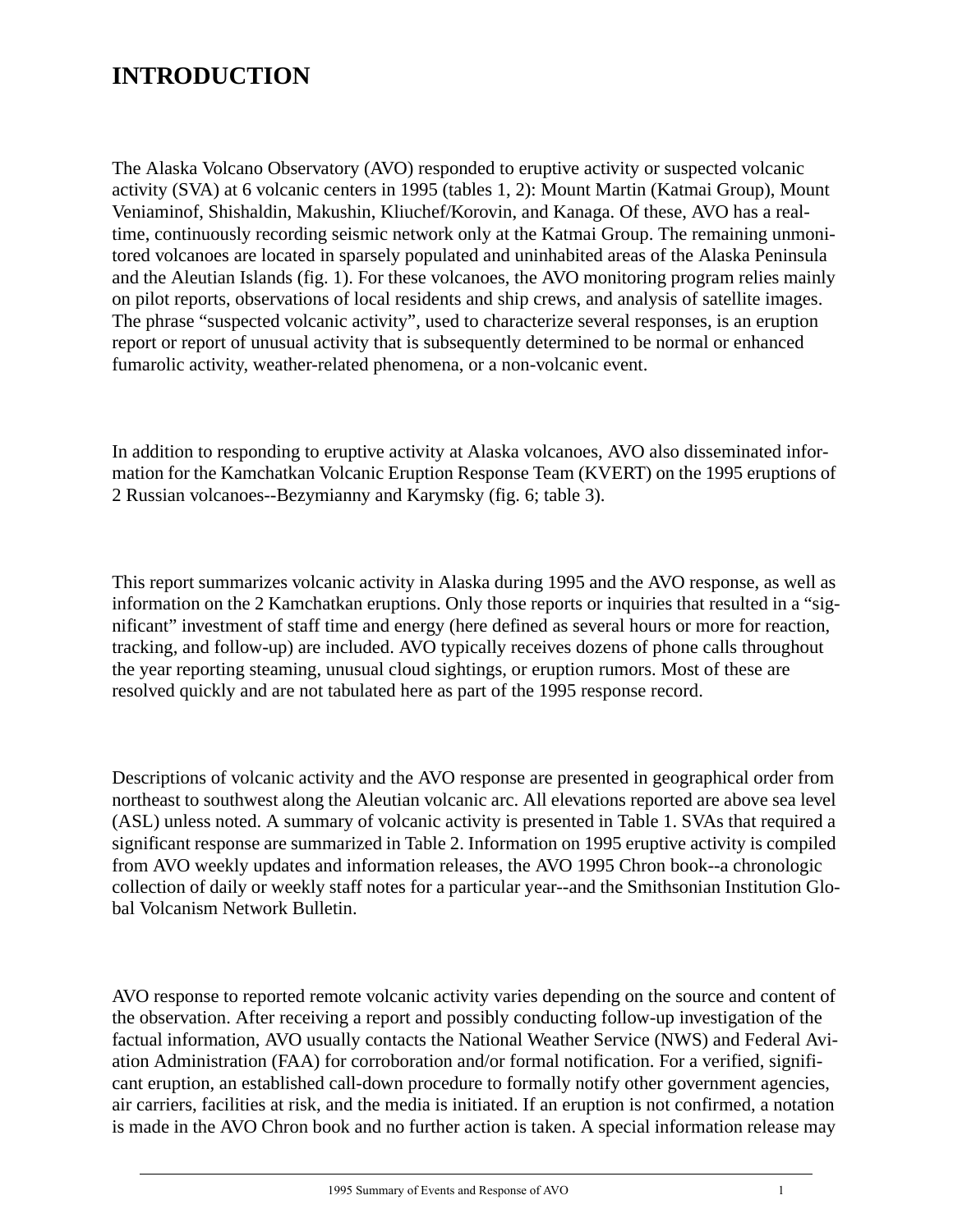be distributed if eruptive activity is confirmed, and the events are further summarized in the AVO weekly update issued each Friday.

# **VOLCANIC ACTIVITY, NORTHEAST TO SOUTHWEST ALONG ALEUTIAN ARC**



*Figure 1. Locations of Alaskan volcanoes (triangles) mentioned in this report.* 

### **KATMAI GROUP**

 $(SVA) 58^{\circ} 10' N 155^{\circ} 21' W$  1860 m (6,102 ft) Martin

58° 16' N 154° 59' W 2047 m (6,716 ft) Katmai

Large steam plumes observed from King Salmon in the vicinity of Martin. [Note: For the purposes of this report, the Katmai group includes: Mount Katmai, Trident, Novarupta, Mount Mageik, Mount Martin (all closely situated within Katmai National Park and Preserve on the Alaska Peninsula)].

Mount Martin is a large, mostly ice-covered stratovolcano in the Katmai Group, located within Katmai National Park and Preserve on the Alaska Peninsula (fig. 1). A poorly documented record of historical activity indicates two possible minor eruptions this century. Steam emission from the 500-meter-wide summit crater is vigorous and nearly continuous with plumes occasionally rising 600 m or more above the vent and extending downwind for up to 20 km.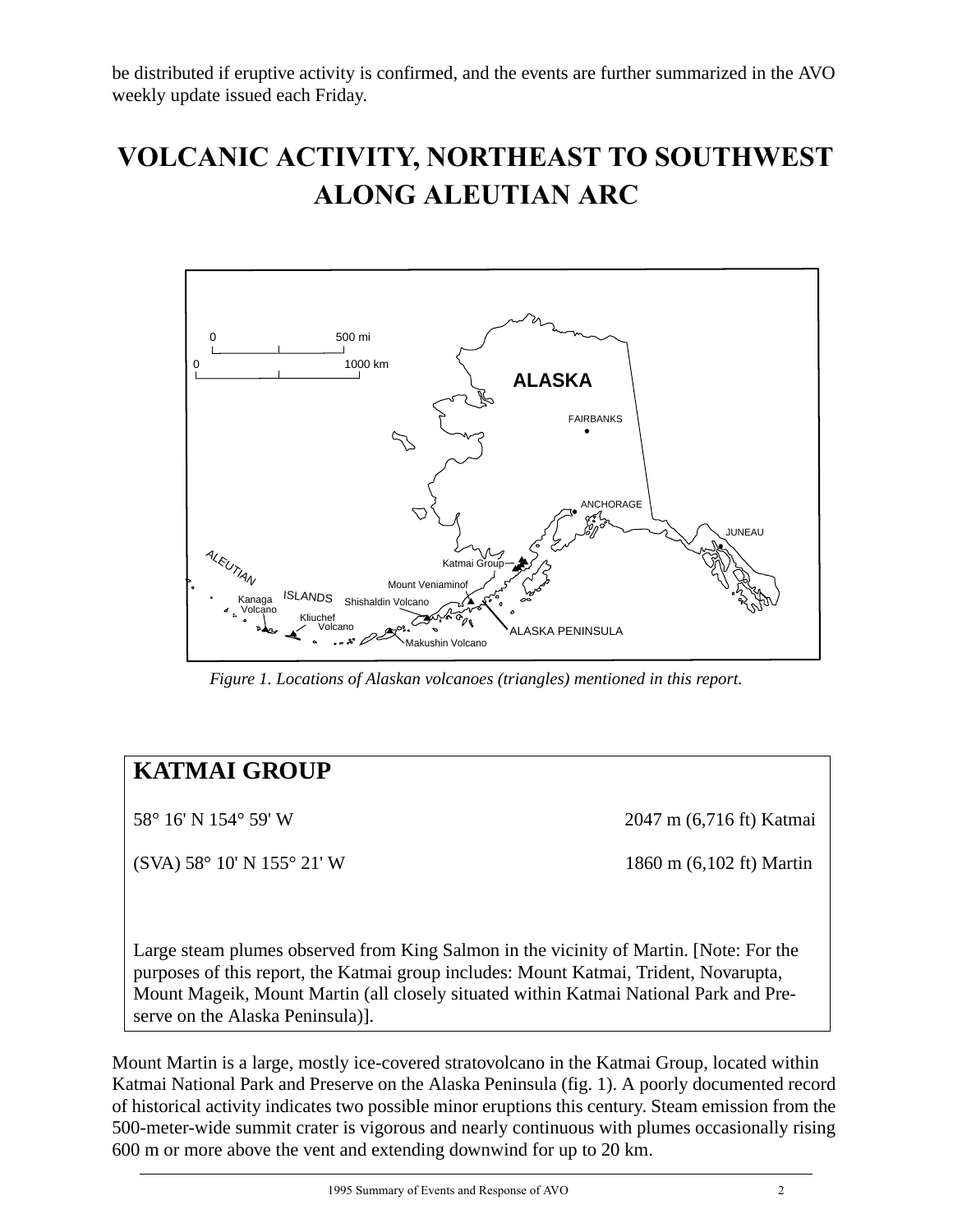On Wednesday, March 15, 1995, the National Weather Service (NWS) received a report that residents in King Salmon, located 92 km (57 mi) to the northwest observed steam plumes rising 600- 900 m (2000-3000 ft) over the general vicinity of Mount Martin. No indication of eruptive activity was detected on satellite imagery. The incident was reported in the AVO weekly update of March 17, 1995, and the Global Volcanism Network (GVN) bulletin (Smithsonian Institution, 1995a).

AVO responded by gathering observer accounts of the steam plumes, analyzing satellite images in conjunction with NWS, and fielding calls from air carriers. [Note, the Katmai seismic net was not operating at this time; the real-time network came online in August, 1995.]

## **MOUNT VENIAMINOF**

56°10' N 159°23' W

2,156 m (7,073 ft) active cone; 2,507 m (8,225 ft) caldera rim

Low-level intermittent strombolian eruptions, steam emissions, and occasional dilute ash bursts continued through 1995. "Rumbling" and "booms" reported by residents of nearby Perryville in November; hot spots in caldera detected by satellite intermittently through 1995.

Mount Veniaminof is a composite stratocone located on the Alaska Peninsula about 800 km (500 mi) southwest of Anchorage. The volcano is truncated by an ice-filled summit caldera 8 x 11 km (5 x 7 mi) in diameter (fig. 2). Two cinder cones protrude through the ice-cap, one of which has been the locus of frequent historical eruptive activity at Mount Veniaminof. The current eruptive episode appears to be quite similar in style and magnitude to the 1983-84 eruption of Mount Veniaminof (Yount and others, 1985). The nearest settlements are Perryville, 34 km/21 mi SE, and Chignik Lake, Chignik Lagoon and Chignik, 40 km/25 mi, 55 km/34 km, and 60 km/37 mi ENE of the volcano, respectively (fig. 2). The village of Meshik/Port Heiden is on the Bering Sea coast 96 km (60 mi) NE of Mount Veniaminof.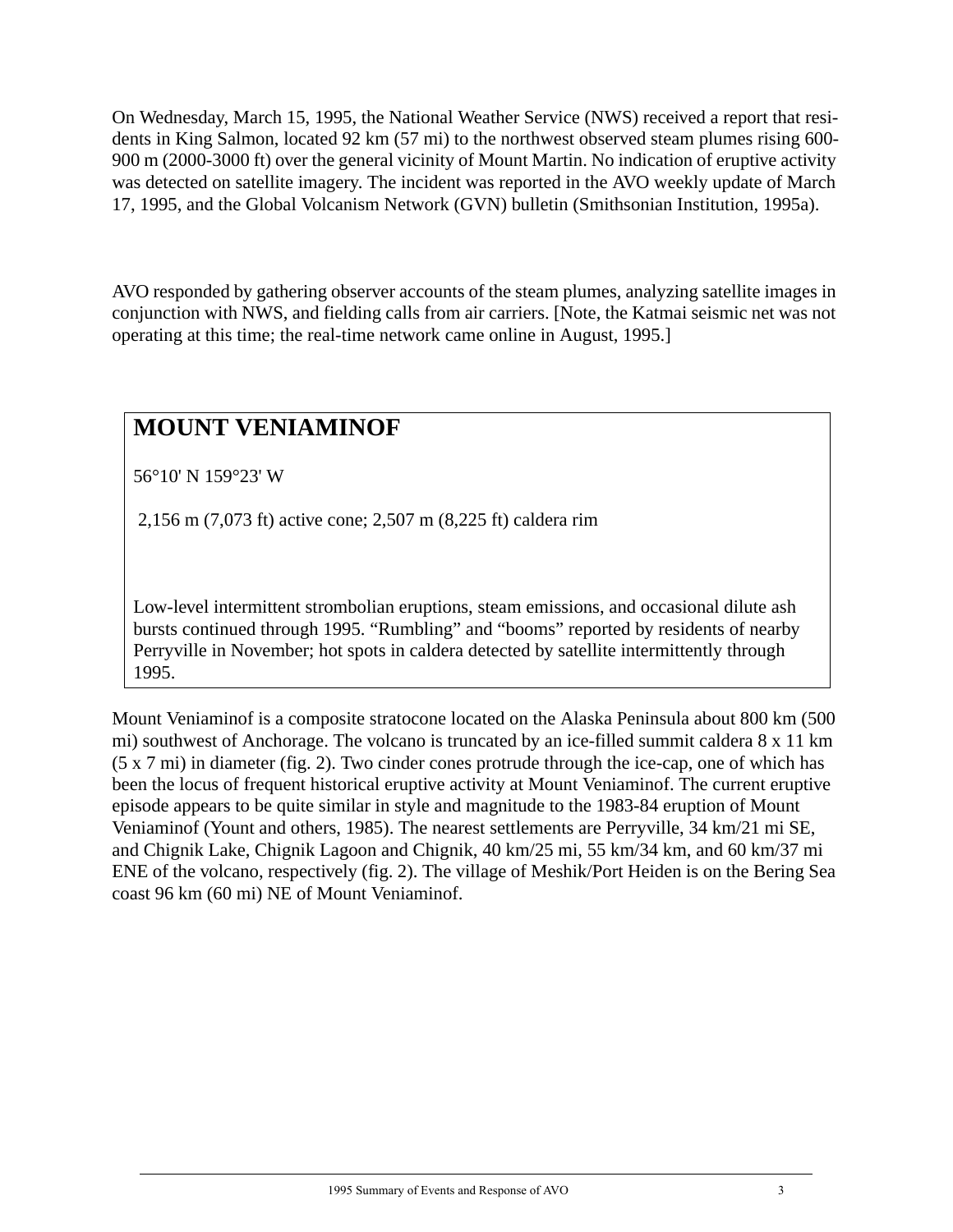

*Figure 2. Map of Mount Veniaminof and surrounding area. For clarity, only selected contours (contour interval = 1000 ft) are shown.*

The most recent eruption began July 30, 1993 from the main intracaldera cinder cone and was characterized by intermittent minor steam and ash emission and extrusion of a lava flow, which melted a large pit (1000 m x 800 m) in the summit ice cap (Neal and others, 1995a). The eruptive activity appeared to diminish by the end of the 1994 summer, however, AVHRR satellite images continued to frequently record thermal anomalies throughout the fall and into the first several months of 1995; the anomalies were interpreted to be related to the cooling lava flow.

In mid-April, 1995, reports from observers in Perryville and Port Heiden of small dark plumes over Veniaminof coincided with thermal anomalies near the active vent recorded on satellite images (Smithsonian Institution, 1995b). This low-level activity was interpreted to result from interaction of lava with ice and snow causing occasional low-energy ash bursts and steam generation (Smithsonian Institution, 1995c). Perryville residents heard rumblings and booms and witnessed minor ash emission on November 15, 1995, as reported in the last AVO weekly update that included Veniaminof (12-1-95). Summit hot spots were visible on satellite images of November 2, 8, and 17, 1995. No activity was reported in December.

AVO's response was to make weekly phone calls to resident observers in Perryville and Port Heiden, routinely analyze satellite images, and investigate pilot reports for information about the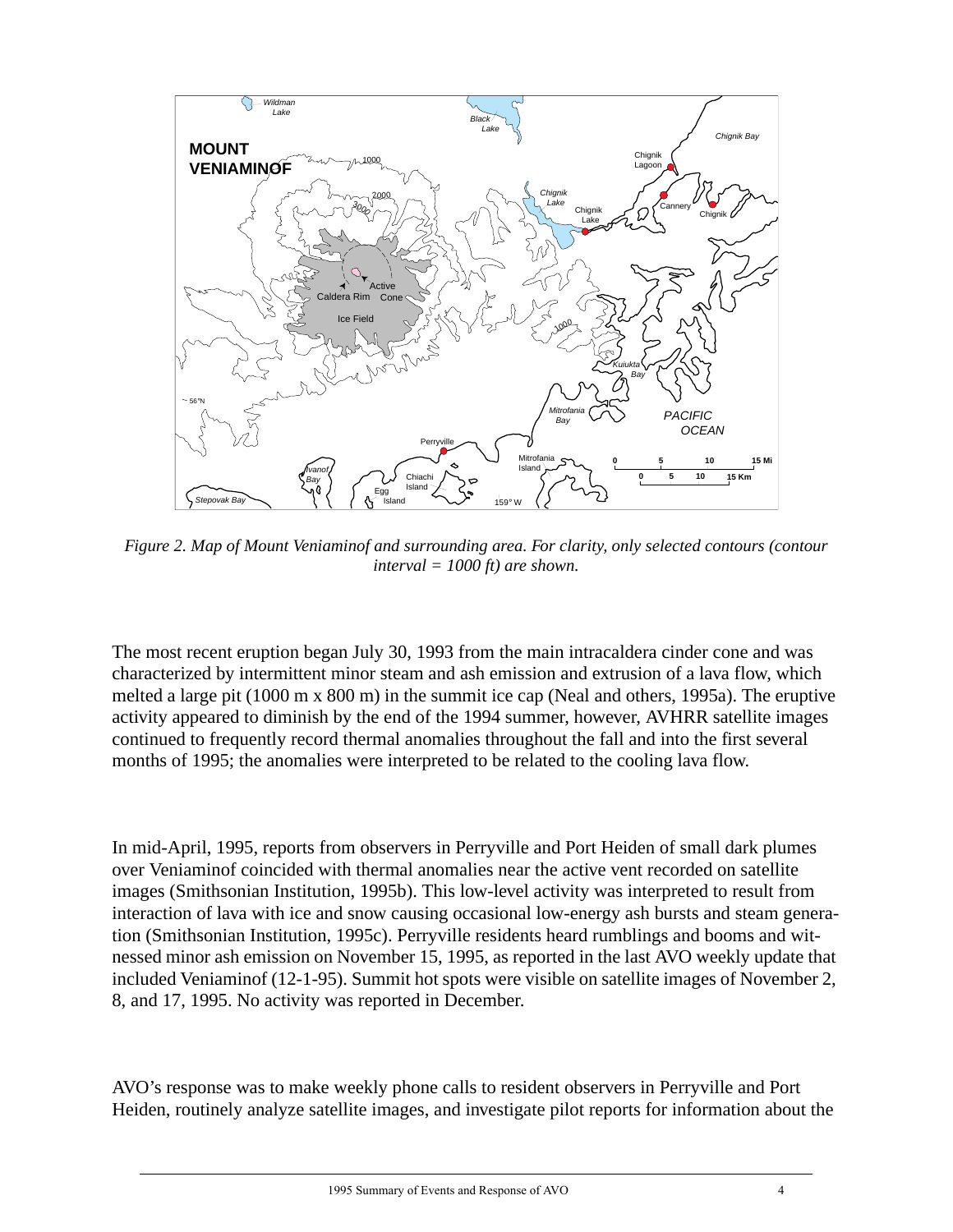eruptive activity. The low-level character of the activity that occurred in 1995 apparently posed no significant hazard to aircraft or local residents.

# **SHISHALDIN VOLCANO**

54°45' N 163°58' W 2,857 m (9,373 ft)

Large steam plumes frequently noted by pilots throughout year; possible brief eruption of ash on 12/23/95; satellite imagery shows weak ash signature; possible light ashfall in Cold Bay.

Shishaldin Volcano, located about 1,100 km (680 mi) southwest of Anchorage near the center of Unimak Island, is a spectacular symmetric stratocone (fig. 3) and is the highest peak in the Aleutian Islands. Shishaldin is one of the most active volcanoes in the Aleutian arc with at least 27 eruptions since 1775 (McGimsey and Miller, 1995). The last eruptive period occurred in 1986-87 and consisted of steam and minor ash emission. Strombolian eruptions and ash and steam emissions characterize most of the documented eruptive activity at Shishaldin Volcano. Nearly constant fumarolic activity within the summit crater produces a steam plume that can occasionally be quite vigorous and typically results in numerous false eruption reports. The nearest community is False Pass, 32 km (20 mi) east-northeast of the volcano.



*Figure 3. Symmetric Shishaldin Volcano rising 2,857 m (9373 ft) above sea level. Fumarolic activity within the summit crater produces a nearly continuous plume of steam. Photograph by C. Nye, Alaska Division of Geological and Geophysical Surveys, 5/9/94.*

Around 6:30 pm AST (0330 UTC) on December 23, 1995, the FAA received a pilot report that Shishaldin had apparently erupted, sending an ash cloud to 35,000 feet ASL with prevailing winds carrying the plume to the north and northwest. AVO analysis of a satellite image taken at 7 pm AST revealed a possible small ash plume extending about 50 km northwest from the volcano. A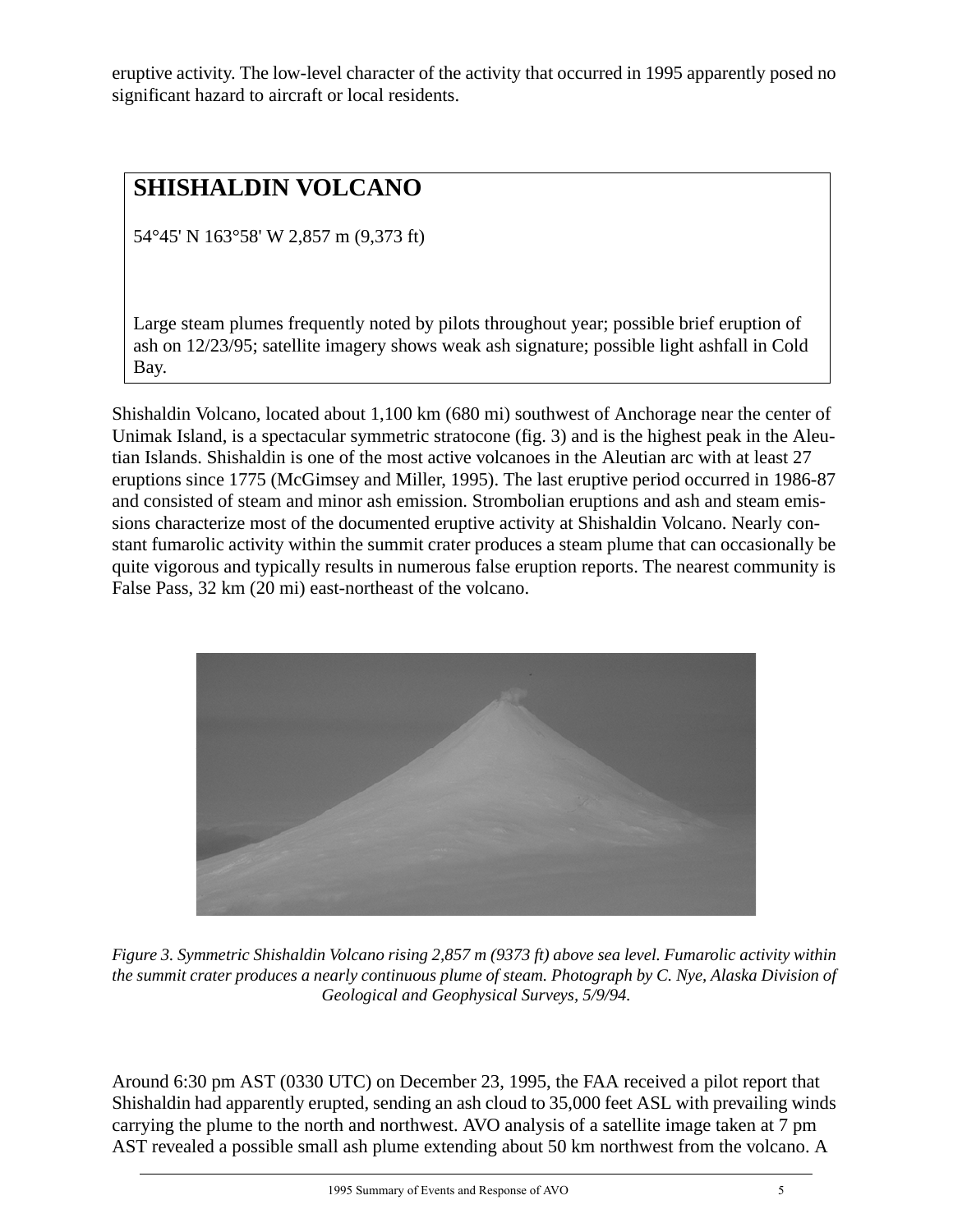resident of Cold Bay, 90 km (56 mi) northeast of Shishaldin, reported that a very light dusting of ash may have occurred about 1:30 am AST the next morning, December 24. However, low-level winds indicated transport from the southeast, which would have taken ash into the Bering Sea away from Cold Bay. The ash plume observed on satellite imagery dissipated by mid-day on December 24.

At 10:30 am AST on December 24, a pilot departing Dutch Harbor, 200 km (120 mi) southwest of the volcano, reported seeing steam only--no ash--from the summit of Shishaldin. U.S. Coast Guard (USCG) C-130 pilots, familiar with Shishaldin, flying on routine patrol circled the volcano on the afternoon of December 24 and reported the summit crater to be vigorously steaming, no ash on the flanks, and no other obvious signs of eruptive activity; they noted that sulfur deposits that characterize the crater rim were unchanged.

This eruptive activity appears to be similar to that documented in 1993 (Neal and others, 1995b), and 1994 (Neal and others, 1995a).

AVO's response to this incident involved gathering observation information from FAA (pilot reports), analysis of satellite images in conjunction with NWS, and communication with the Coast Guard and local air carriers in Cold Bay and Dutch Harbor. Calls were placed to observers in Port Heiden, Cold Bay, and False Pass. AVO issued an initial update on Sunday, December 24, and summarized the activity in the weekly update on Friday, December 29, 1995. Satellite images of the Shishaldin area continue to be routinely scrutinized for signs of eruptive activity.

## **MAKUSHIN VOLCANO**

53°53' N 166°56' W 2,036 m (6,680 ft)

Pilot report of steam plume, possibly with ash, to 2,400 m (8000 ft) on 1/30/95. Activity subsided within 1 hour; NWS issued a Significant Meteorological Event (SIGMET) notice.

Makushin is a broad, ice-capped stratovolcano located about 1,310 km (815 mi) southwest of Anchorage on Unalaska Island in the eastern Aleutian Island chain. The summit is truncated by a 3-km-wide, breached caldera containing a small cinder cone, eroded remnants of other cones, and several fumaroles. The volcano has had frequent minor steam and ash emissions since its discovery in 1763, but no major eruptions have occurred since 1826. The community of Unalaska and port of Dutch Harbor--commerce and transportation hubs of the eastern Aleutians--are located 25 km (16 mi) east of the volcano.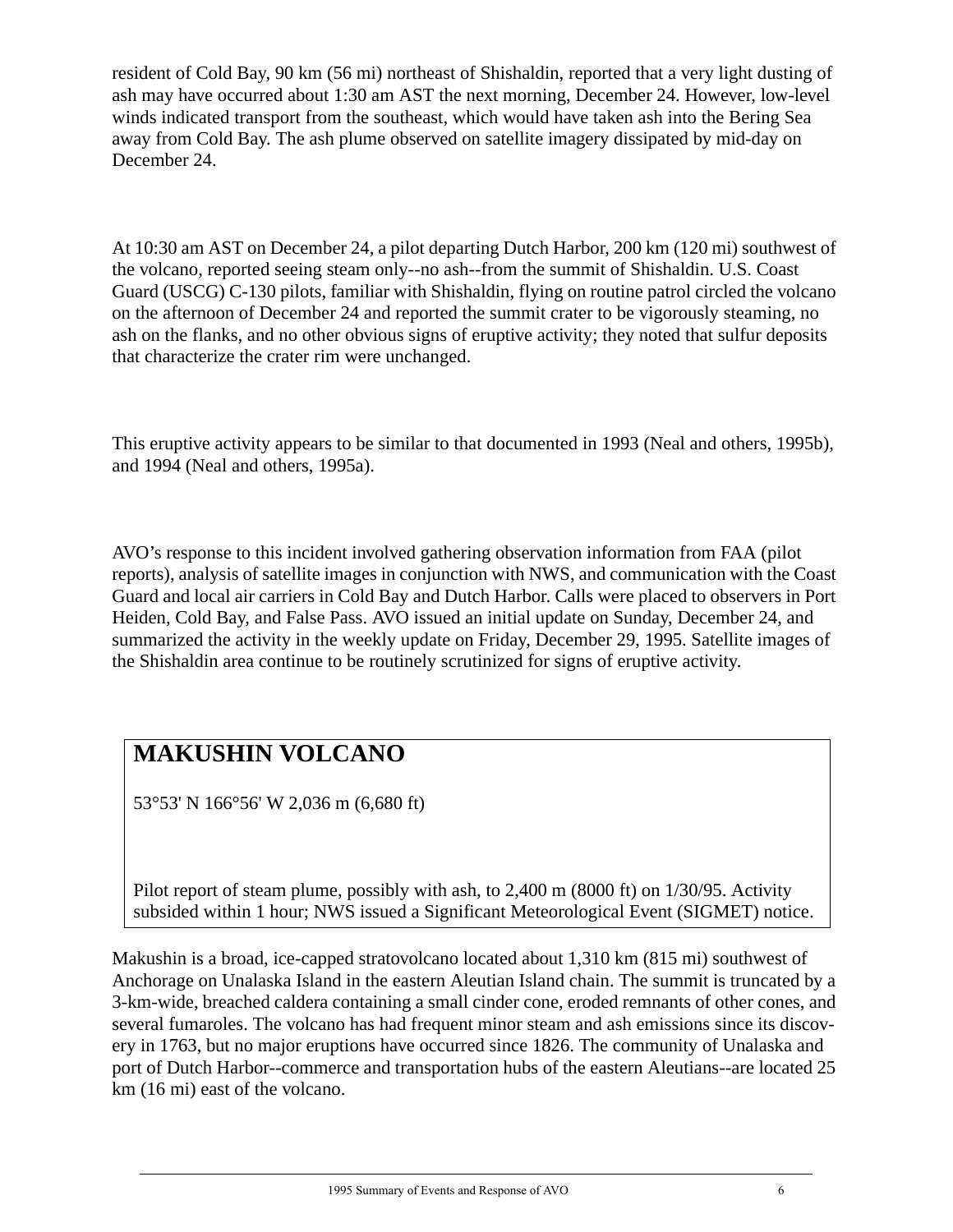At 12:46 pm AST on Monday, January 30, 1995, USCG C-130 pilots reported a small steam and ash cloud from Makushin Volcano. The cloud rose to about 2400 m (8000 ft) and was carried northeast from the volcano, prompting NWS to issue a SIGMET that ran until 5 pm AST. Over the next hour, several pilots reported seeing a dispersing light brown ash plume at Makushin. All activity subsided shortly thereafter as confirmed by a satellite image recorded at 1:45 pm AST, which showed no sign of the eruption.

AVO responded by gathering observation data from NWS and the Coast Guard (pilot reports) and analyzing satellite images in conjunction with NWS. AVO followed-up inquiries from a major air carrier with a return call to summarize the activity.

# **ATKA ISLAND**

52°20' N 174°10' W Korovin 1533 m (5030 ft)

SVA Kliuchef 1451 m (4760 ft)

Strong sulfur smell by residents of Atka village and plume over Kliuchef observed. No eruptive activity; fumarolic activity normal; satellite image shows hot spot at Korovin.

Kliuchef, located on the northern rim of Atka caldera, is one of a cluster of stratocones that form the northern part of Atka Island in the central Aleutians. Korovin lies 6 km (3.7 mi) to the north. Most of the minor historical eruptive activity on Atka Island is attributed to Korovin and neighboring Kliuchef. The last documented activity involved plumes from Korovin recorded on satellite images March 18, 1987 (Smithsonian Institution, 1987).

Observers in the village of Atka, located 15 km (9 mi) to the south, reported a very strong sulfur smell on Monday, May 1, and a substantial, but lesser, sulfur smell on Thursday, May 4 coincident with the sighting of a small plume-like cloud over Kliuchef volcano. Inclement weather on May 1 prevented direct observation of the volcano. The plumes did not appear on satellite images AVO analyzed that week. The smell of sulfur has been reported previously in Atka village, however, the odors in May were regarded as particularly strong. Satellite images on May 3 showed a hot spot on Korovin, possibly corresponding to one of the fumarolic fields.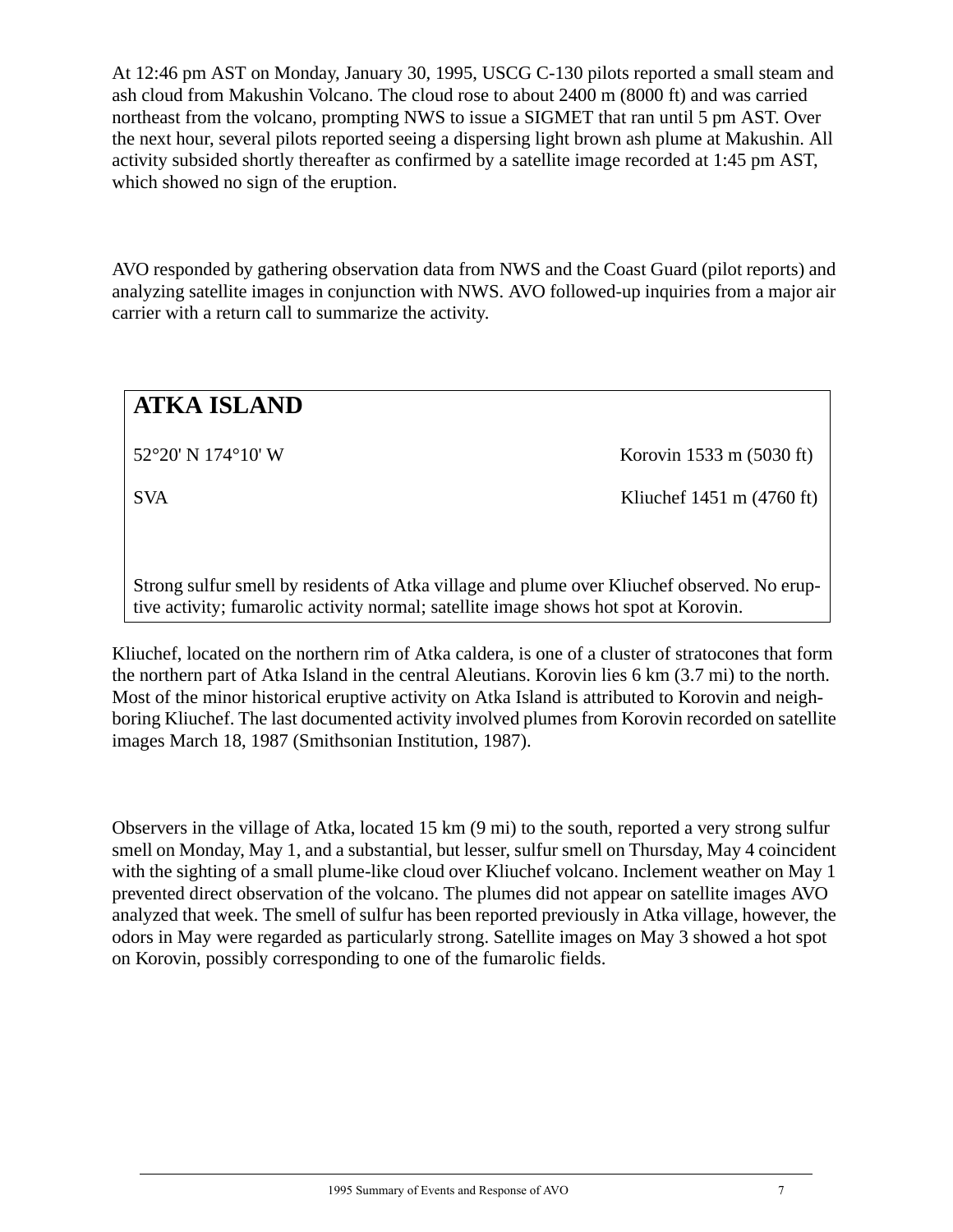# **KANAGA VOLCANO**

51°55' N 177°10' W 1,307 m (4,287 ft)

Intermittent activity that began in April 1993 continued through most of 1995. On June 19, 1995, pilots reported a weak ash and steam plume extending 25 km from the volcano at or near summit level. Probable phreatic explosion related to cooling lava in summit region. Observers on USFWS ship Tiglax report hot rock debris continuing to cascade down north flank during summer months.

Kanaga Volcano is a symmetric stratocone located on the northern end of Kanaga Island in the western Aleutian Islands, 33 km (21 mi) west of the community of Adak (fig. 4). Numerous eruptions have been recorded since the mid-1700s. The last significant eruption was in 1906 when a series of lava flows advanced down the northeast and southwest flanks. The community of Adak is largely military and the 1994 population of about two thousand at mid-summer is rapidly diminishing with ongoing reductions in the U.S. Navy presence on Adak Island.



*Figure 4. Sketch map of portions of Kanaga and Adak Islands. Contour interval 1000 ft. Approximate limits of the community of Adak taken from the 1957 edition of USGS topographic map Adak, Alaska (Alaska Topographic Series, scale 1:250,000).*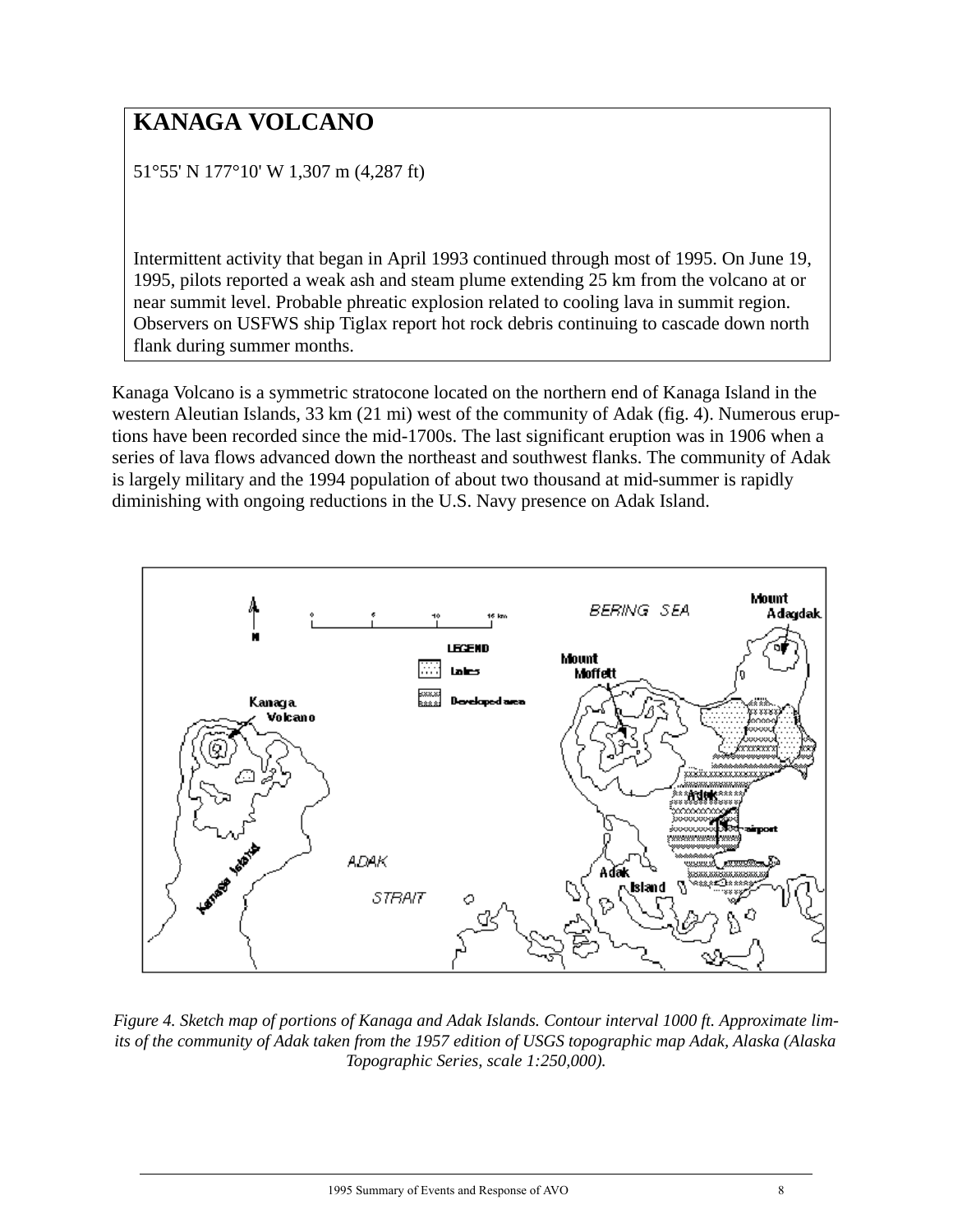The most recent eruption of Kanaga began in mid-1993 and has continued intermittently through most of 1995. The eruption in 1993-1994 was characterized by steam and ash plumes rising to as high as 7.5 km (24,600 ft.) and drifting a few tens of kilometers downwind, lava extrusion within the summit crater, and minor avalanching of incandescent debris down the north flank, some of which reached the sea (Neal and others, 1995a, b). Based on satellite and ground-based observations, the eruption had significantly waned or ceased by late November, 1994. However, weather conditions in the Aleutians typically prevent direct observations for days or weeks at a time, and over the next six months, during breaks in the weather, observers in Adak continued to report minor steam plumes above the summit of Kanaga (Smithsonian Institution, 1995d).

On June 3-4, 1995, U.S. Fish and Wildlife Service (USFWS) personnel aboard the research vessel Tiglax observed steaming from the summit and from the area covered by 1994 avalanche deposits on the north flank. Two weeks later, on June 19, a pilot reported seeing possible fresh ash or bare ground due to snow-melt on the west flank, and a weak ash plume up to 300 m (1000 ft.) above the summit. An AVHRR satellite image from June 21 showed a steam plume extended north from Kanaga (fig. 5).

\_



*Figure 5. AVHRR band 3 image taken at 1849 UT on June 21, 1995, shows a steam plume >160 km (100 mi) long drifting north from Kanaga Volcano. White is warm and dark is cold.*

The following day, another pilot reported a dirty haze at summit elevation extending 25 km south. AVHRR satellite images recorded a few hours later confirmed a weak thermal anomaly at the summit and a plume extending about 180 km to the north, prompting AVO to issue an information release stating that a small eruption may have occurred at Kanaga. On June 23, the U.S. Navy Meteorological Office in Adak reported a thin ash cloud at the summit. USCG C-130 pilots observed a dusting of ash on the flank and 3 active steam vents on the south flank (Smithsonian Institution, 1995e). Poor weather prevented observation of the volcano for much of the next 2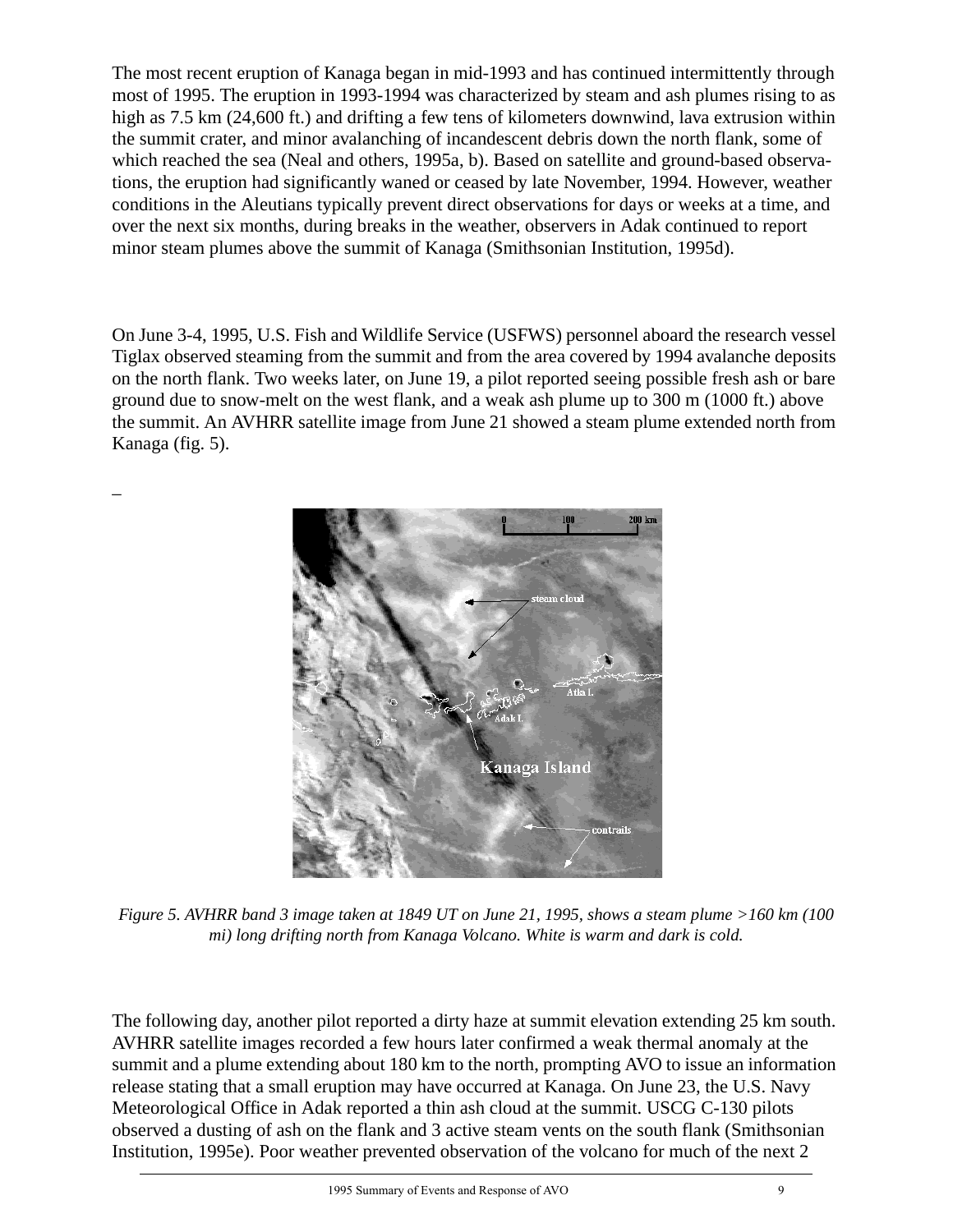months. Occasional observations from Adak confirmed that vigorous fumarolic activity continued high on the southeast flank and minor steaming was still occurring at the summit crater (Smithsonian Institution, 1995f).

The captain of the USFWS research vessel Tiglax (Kevin Bell) reported in mid-October that on October 1 he observed hot blocks cascading down ravines on the north and northwest flank from near the summit--which was obscured by clouds--to as far as sea level, leaving "steaming contrails" in their wakes (fig. 6). He noted that the activity was similar to that which he had observed during the documented eruptive period of summer 1994, and that the activity would not have been visible from Adak. However, based on the lack of a corresponding satellite-image anomaly or an ash plume visible from Adak, AVO concluded that Kanaga was probably not erupting at that time; what the Tiglax captain witnessed was most likely the continued avalanching of unstable lava masses that accumulated on the northwest flank during 1993-94.

No further activity was reported by pilots or ground observers, and no thermal anomalies were visible on satellite imagery for the remainder of 1995. The last 1995 AVO weekly update to include Kanaga was that of August 25.

AVO's response to the ongoing eruptive activity at Kanaga has been to closely monitor satellite images, collect pilot and shipcrew reports, make weekly calls to USFWS and U.S. Navy observers in Adak, consult frequently with NWS, FAA, and the USCG, and summarize information in weekly updates.

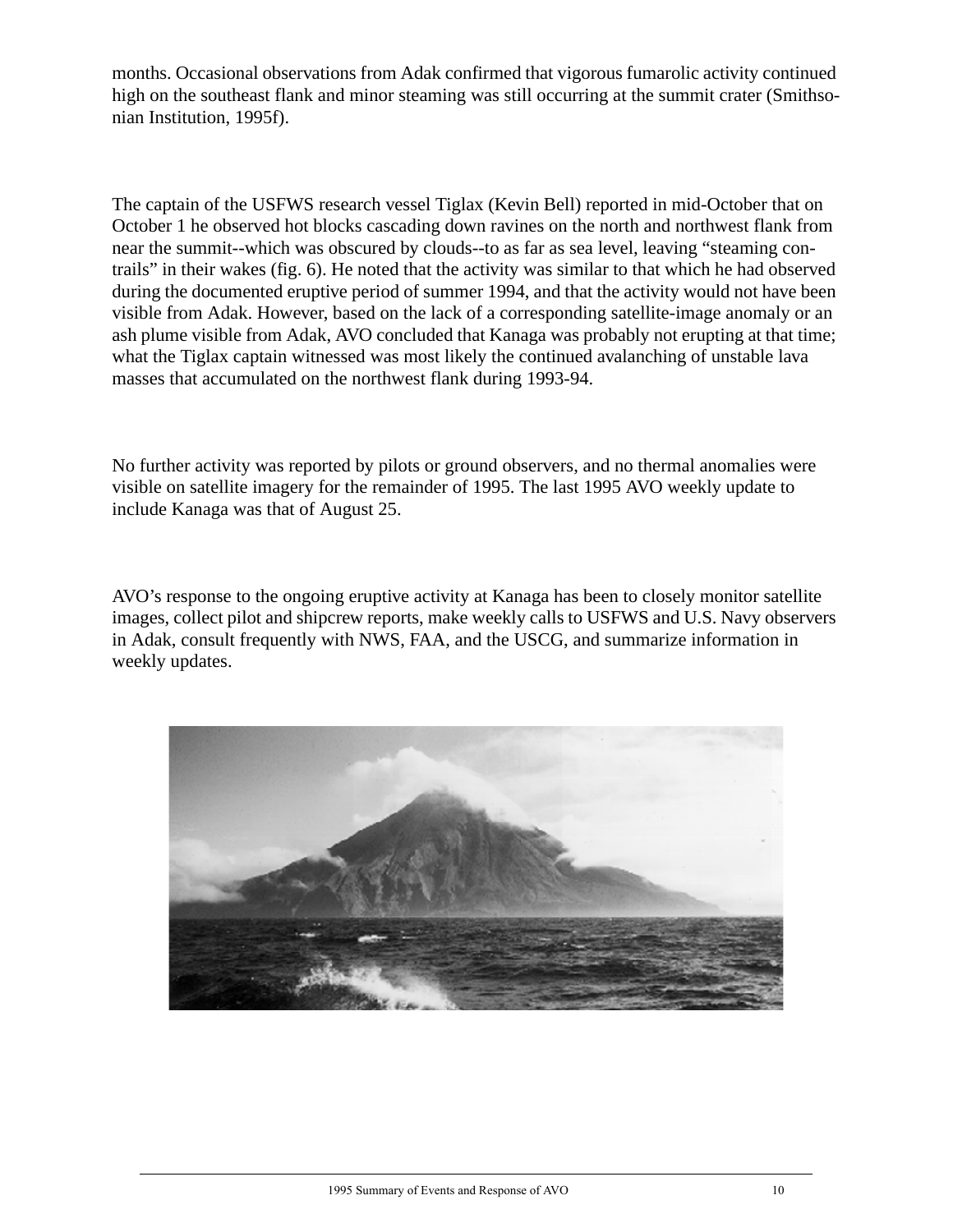

*Figure 6. North flank of Kanaga Volcano where hot debris intermittently cascaded to the sea during the most recent eruptive period. Photo by Kevin Bell, USFWS, 10-1-95. Extent of lava flows is based on Bell's annotations.*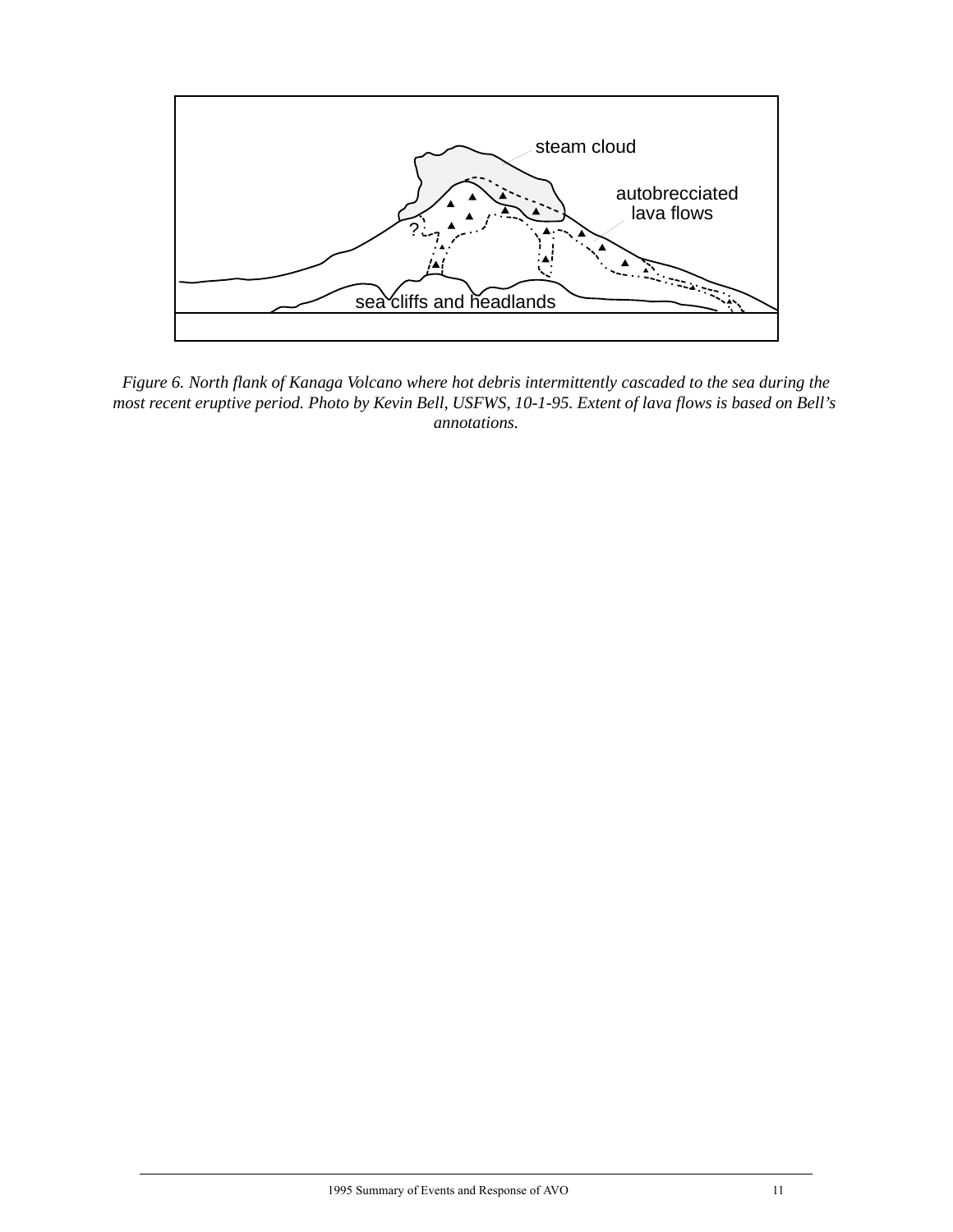# **VOLCANIC ACTIVITY, KAMCHATKA PENINSULA, RUSSIA**

#### **BEZYMIANNY VOLCANO**

55°58'N 160°36' E 2,800m (9187 ft) Kamchatka Peninsula, Russia

Explosive eruption on 10/05/95; 2-3 mm ashfall 50 km away; ash plume carried 5000 km downwind across north Pacific air routes

Bezymianny Volcano erupted on October 5, 1995 at 0500 Kamchatka Standard Time (KST) (Julian day 278, 1700 UTC). The eruption cloud was observed first at 2100 UTC by AVO during routine inspection of a 2024 UTC AVHRR satellite image. Image analysis indicated that the cloud top was at about 33,000 feet ASL and extending to the ENE for over 100 km. The eruption was confirmed by KVERT volcanologists about 4 hours later. Ashfall amounting to 2-3 mm was reported at Kliuchi, about 50 km NNE. Satellite images recorded on October 6 showed the plume traveling ESE across major north Pacific aircraft (NOPAC) and Russian Far East (RFE) aircraft routes (fig. 7). The eruption disrupted flight plans for about 15 aircraft. The ash cloud was last visible on satellite imagery at 2000 UTC October 6 when it was 5000 km ESE of Bezymianny, near the Aleutian Island of Unalaska (figs. 8, 9). The last ash-producing eruption began in October 1993 with intermittent activity through November 1994 (Smithsonian Institution, 1993; 1994).

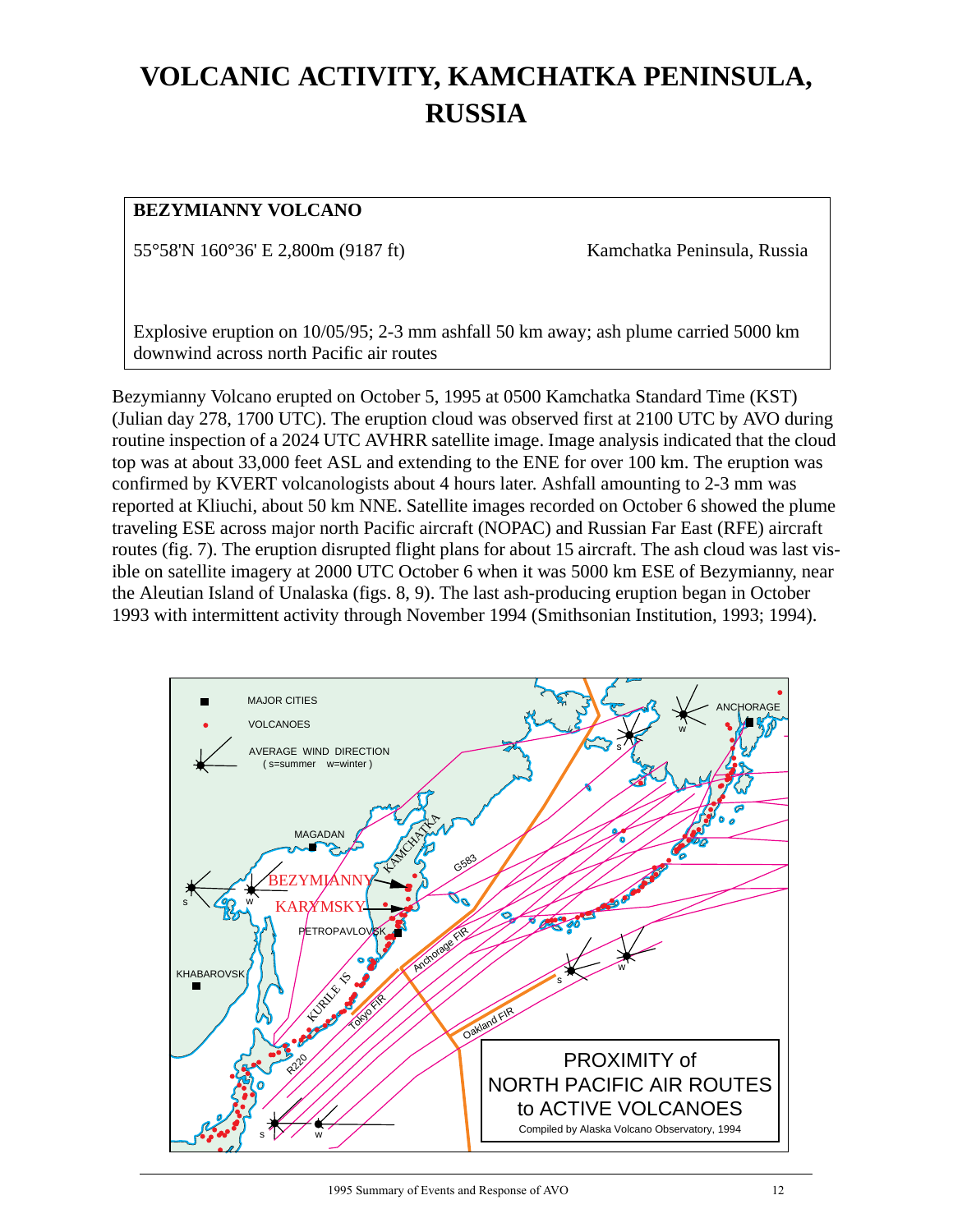*Figure 7. Location map for Bezymianny and Karymsky volcanoes on Kamchatka Peninsula and proximity to NOPAC and RFE air routes.*

AVO scientists were first to identify an eruption in progress and to issue warnings to FAA, NWS, and air carriers of the potential hazard to aircraft. Successive satellite images were analyzed over the next few days to track the ash cloud and information about seismicity and ashfall was obtained by communication with KVERT volcanologists. AVO issued Information Releases on Thursday, October 5 (1700 ADT and at 2300 ADT) and on Friday, October 6 (1430 ADT).

In October 1955, Bezymianny Volcano emerged from a 900-1000 year period of quiescence in October 1955 with an explosive eruption that culminated in the catastrophic failure of the eastern flank, which produced a large debris avalanche and lateral blast, very similar to what later occurred at Mount St. Helens in 1980 (Voight and others, 1981). Since then, lava extrusion has produced a dome that periodically collapses generating pyroclastic flows (fig. 10). Over 30 eruptions have been documented since 1956, making it one of the most active volcanoes on the Kamchatka Peninsula (Simkin and Siebert, 1994).



*Figure 8. Composite of AVHRR satellite images beginning at Julian Day 278 (J278: October 5) 2024 UTC showing an eruption cloud from Bezymianny Volcano, Kamchatka Peninsula, Russia. The ash cloud traveled east-southeast across NOPAC and RFE air routes at an altitude of about 33,000 feet ASL. Figure by Ken Dean, AVO, Geophysical Institute, University of Alaska, Fairbanks.*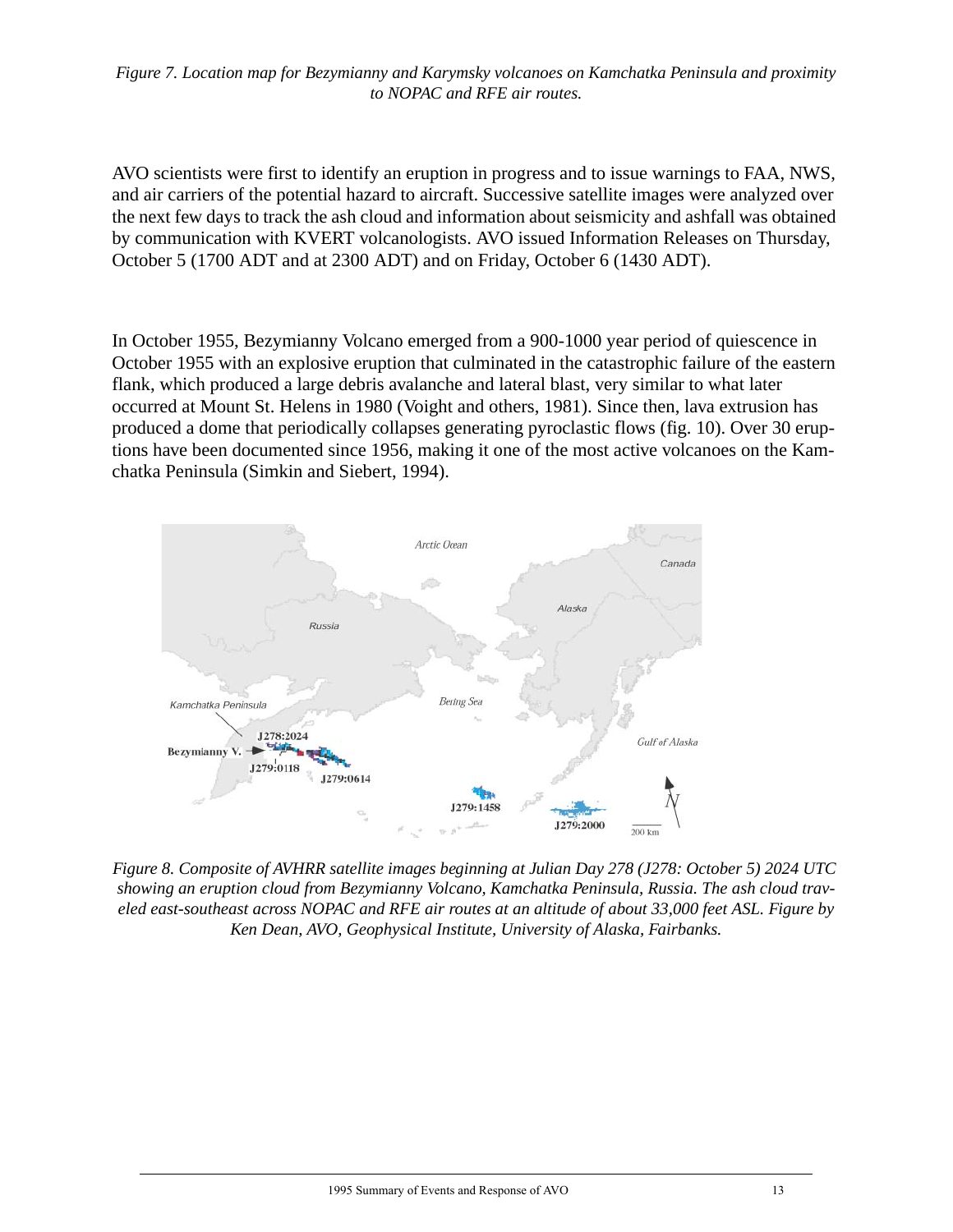

*Figure 9. Simulated images generated when satellite observations were not available from a tracking model [called PUFF] showing the location of airborne ash ejected from Bezymianny Volcano. Location of the ash is depicted in three hour time intervals and at three altitudes. The final frame shows NOPAC and RFE air routes. Figure by Craig Searcy, Geophysical Institute, University of Alaska, Fairbanks.*



*Figure 10. Bezymianny summit dome and lava flow. Photo by Tom Miller, 9/90.*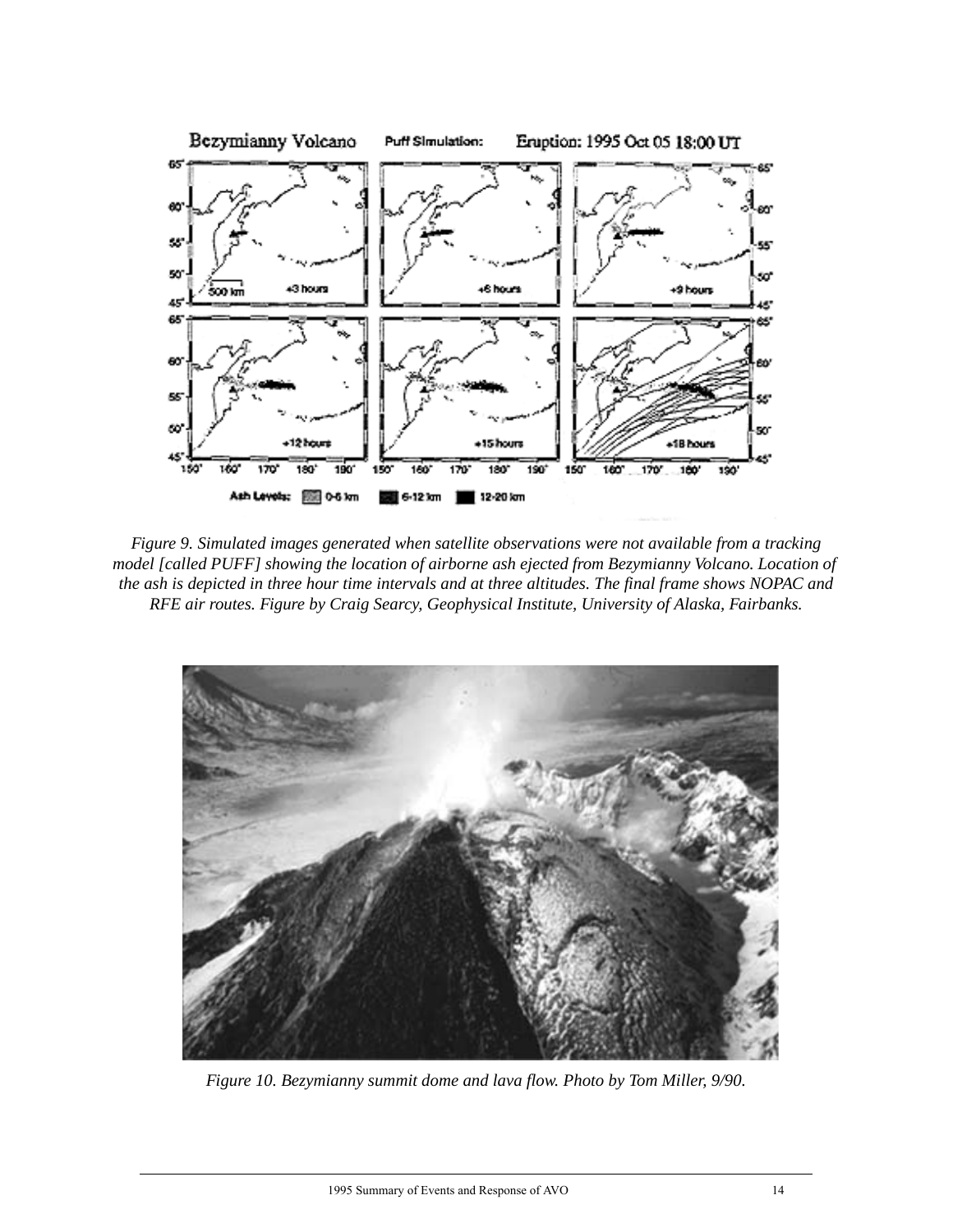#### **KARYMSKY VOLCANO**

54°03' N 159°27' E 1,536 m (5,040ft) Kamchatka Peninsula, Russia

Increased seismicity in mid-April, 1995; eruption in early 1996

The Institute of Volcanic Geology and Geochemistry in Russia reported increased seismicity in mid-April under Karymsky volcano, located about 130 km (80 mi) north of Petropavlovsk-Kamchatsky near the trans-Kamchatka air route (figs. 7, 11). The volcano usually issues a continuous steam plume. Karymsky is one of the most active volcanoes on the Kamchatkan Peninsula with at least 26 eruptions recorded this century. The last eruptive period ended in 1982 (Simkin and Siebert, 1994).

The increase in seismicity was noted in the AVO weekly update of April 14, 1995, and in the GVN Bulletin (Smithsonian Institution, 1995g). Satellite images of Karymsky were scanned daily for the next two months for hot spots and signs of eruptive activity.

The increased seismicity in 1995 culminated with an explosive eruption that began on January 1, 1996 at the north end of Karymsky Lake and then shifted to the volcano's summit where a new crater formed adjacent to an old crater.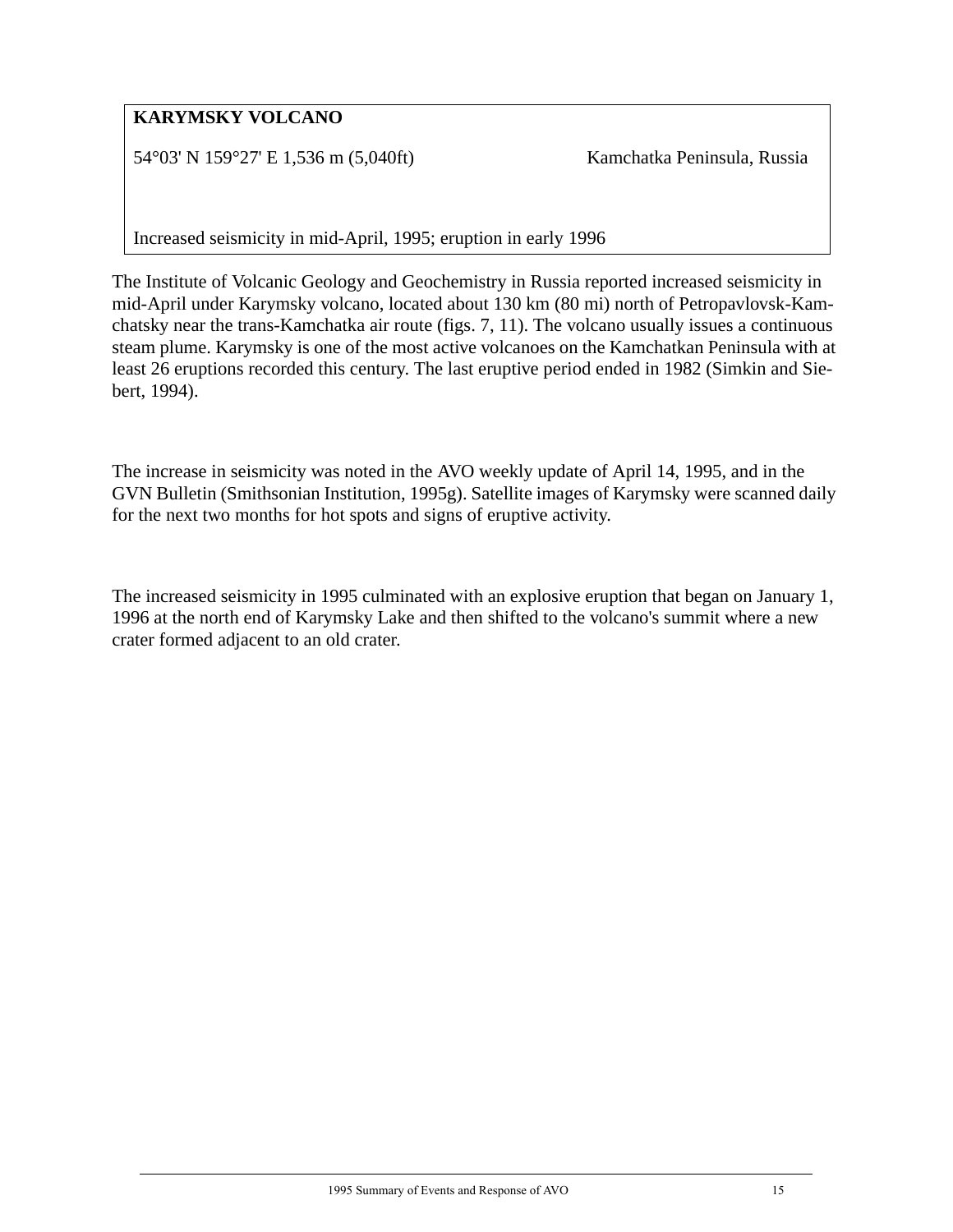

*Figure 11. Karymsky volcano and Karymsky Lake. The 5-km-diameter lake lies about 5 km south of the volcano and occupies the late-Pleistocene Akademia Nauk caldera. Photo by Tom Miller, 9/90.*

*Reviewers*

*Diedra Bohn*

*Don Richter*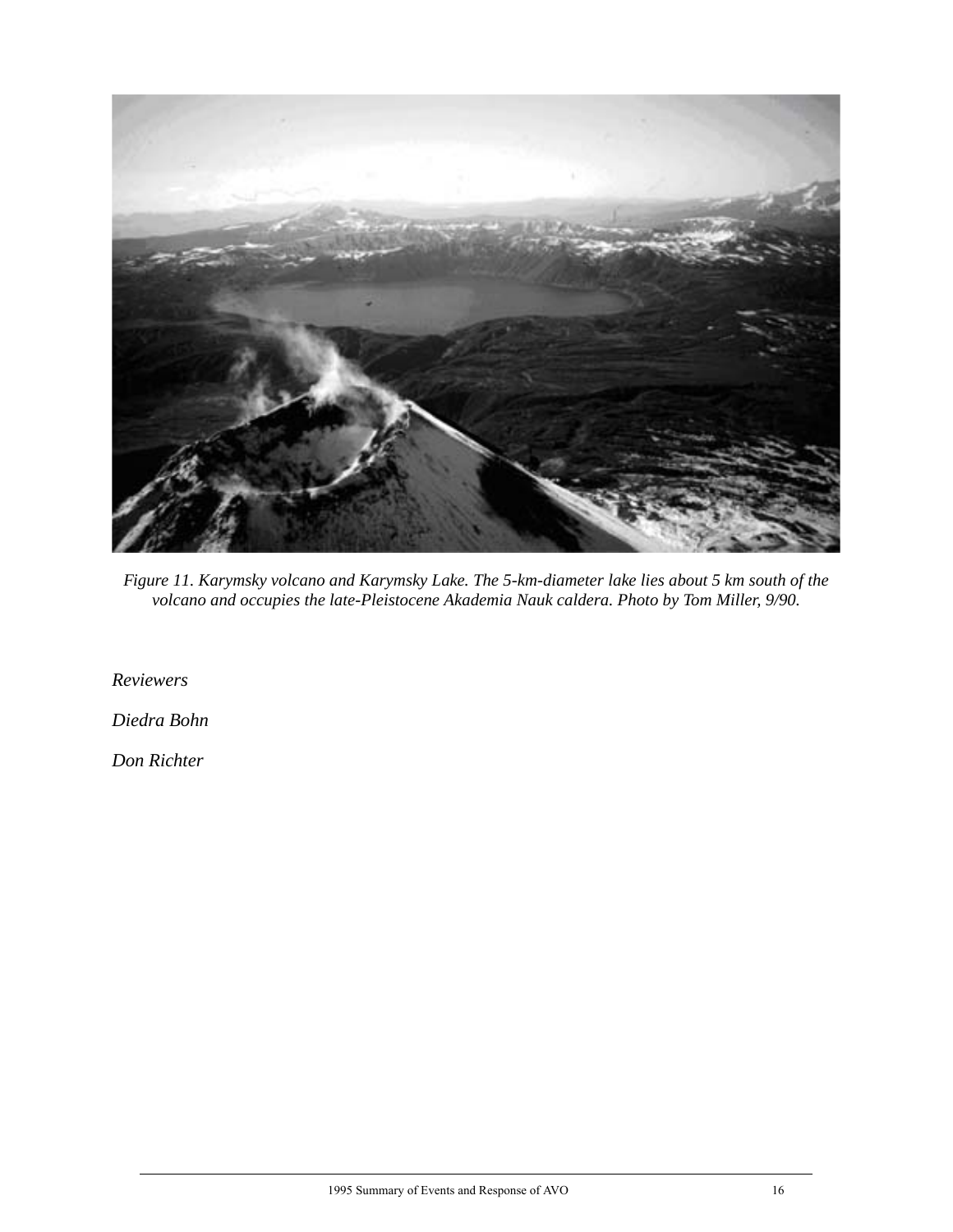#### <span id="page-19-0"></span>**REFERENCES**

AVO 1995 Chronology book--an informal collection of daily or weekly staff notes, Anchorage, Alaska.

McGimsey, R.G., and Miller, T.P., 1995, Quick reference to Alaska's active volcanoes and listing of historical eruptions, 1760-1994: U.S. Geological Survey Open-File Report 95- 520, 13 p.

Neal, C.A., Doukas, M.P., and McGimsey, R.G., 1995a, 1994 Volcanic activity in Alaska: Summary of events and response of the Alaska Volcano Observatory: U.S. Geological Survey Open-File Report 95-271, 18 p.

Neal, C.A., McGimsey, R.G., and Doukas, M.P., 1995b, 1993 Volcanic activity in Alaska: Summary of events and response of the Alaska Volcano Observatory: U.S. Geological Survey Open-File Report 96-24, 21 p.

Simkin, T., and Siebert, L., 1994, Volcanoes of the world, Tucson, Arizona, Geoscience Press, Inc., 349 p.

Smithsonian Institution, 1987, Scientific Event Alert Network Bulletin, v. 12, no. 3, p. 9.

Smithsonian Institution, 1993, Global Volcanism Network, v. 18, nos. 9-11.

Smithsonian Institution, 1994, Global Volcanism Network, v. 19, nos. 1, 12.

Smithsonian Institution, 1995a, Global Volcanism Network, v.20, no. 3, p. 8.

Smithsonian Institution, 1995b, Global Volcanism Network, v.20, no.4, p. 9

Smithsonian Institution, 1995c, Global Volcanism Network, v.20, nos. 6, 8.

Smithsonian Institution, 1995d, Global Volcanism Network, v.20, no. 4, p. 9

Smithsonian Institution, 1995e, Global Volcanism Network, v.20, no. 6, p. 7

Smithsonian Institution, 1995f, Global Volcanism Network, v.20, no. 8, p. 6

Smithsonian Institution, 1995g, Global Volcanism Network, v.20, no. 5, p.10.

Voight, B., Glicken, H., Janda, R.J., and Douglass, P.M., 1981, Catastrophic rockslide avalanche of May 18, in Lipman, P.W., and Mullineaux, D.R., eds., The 1980 eruptions of Mount St. Helens, Washington: U.S. Geological Survey Professional Paper 1250, p. 347- 378.

Yount, M.E., Miller, T.P., Emanuel, R.P., and Wilson, F.H., 1985, Eruption in an ice-filled caldera, Mount Veniaminof, Alaska Peninsula, in Bartch-Winkler, Susan, and Reed, K.M.,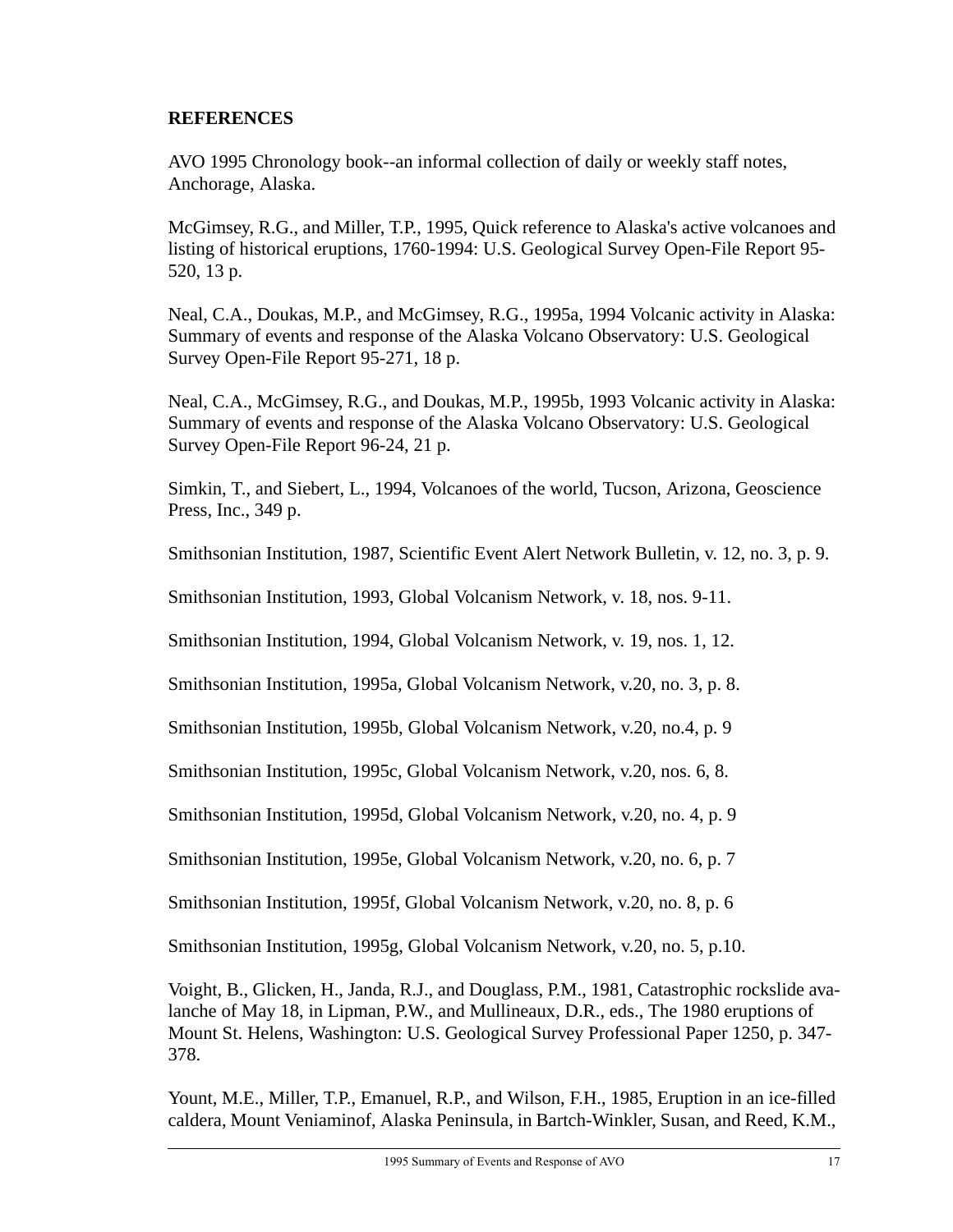eds., The U.S. Geological Survey in Alaska, Accomplishments during 1983: U.S. Geological Survey Circular 945, p. 58-60.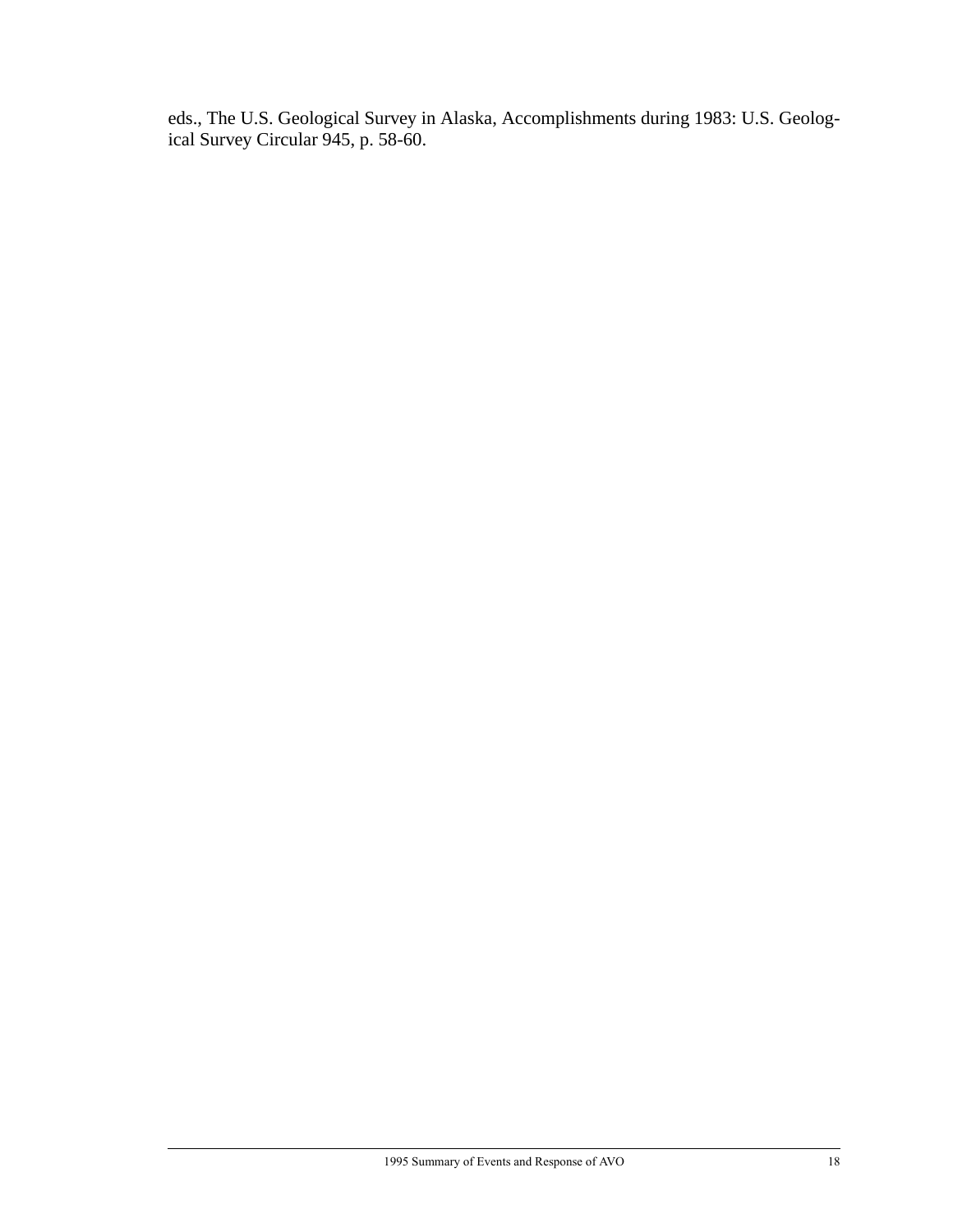**TABLE 1. Summary of 1995 VOLCANIC ACTIVITY in Alaska (this includes actual eruptions, possible eruptions and unusual increases in fumarolic activity). Location of volcanoes shown in figure 1.**

| <b>Volcano</b>                  | Date of<br><b>Activity</b>                    | <b>Type of Activity</b>                                                                                                                                                                                                                                                                                                                                                               |
|---------------------------------|-----------------------------------------------|---------------------------------------------------------------------------------------------------------------------------------------------------------------------------------------------------------------------------------------------------------------------------------------------------------------------------------------------------------------------------------------|
| Mount<br>Veniami-<br>nof        | $7-30-93^a$<br>$\frac{1}{2}$ to $\frac{b}{2}$ | low level intermittent strombolian eruptions, steam emissions, and occasional<br>dilute ash bursts continued through 1995; rumbling and booms reported by<br>residents of nearby Perryville in November; hot spots in caldera detected by<br>satellite intermittently through 1995                                                                                                    |
| Shishal-<br>$\dim$ Vol-<br>cano | $12 - 23 - 95$                                | possible brief eruption of ash; large steam plumes frequently noted by pilots<br>throughout the year                                                                                                                                                                                                                                                                                  |
| Makushin<br>Volcano             | $1 - 30 - 95$                                 | pilot report of steam plume, possibly with ash, to 2,400 m; activity subsided<br>within 1 hour; NSWS issued SIGMET                                                                                                                                                                                                                                                                    |
| Kanaga<br>Volcano               | $4-93^{\circ}$ to<br>$6 - 95$ <sup>d</sup>    | intermittent eruptive activity continued through most of 1995 June 19, 1995,<br>pilots reported a weak ash and gas plume extending 25 km from the volcano at<br>or near summit level; probable phreatic explosion related to cooling lava in<br>summit region; observers on USFWS ship Tiglax report hot rock debris con-<br>tinuing to cascade down north flank during summer months |
|                                 |                                               |                                                                                                                                                                                                                                                                                                                                                                                       |

- a. earliest known eruptive activity recorded by AVO
- b. eruption possibly continues into 1996

.

- c. first sightings of increased steaming from Kanaga; AVO first received report 12- 29-93
- d. end of eruptive activity not well documented

**TABLE 2. Summary of FALSE ALARMS in 1995. A false alarm in defined as an eruption report or possible eruption report that is found to be normal fumarolic activity or weather-related or nonvolcanic phenomena. Location of volcanoes shown in figure 1.**

| Volcano                               | Date of<br><b>Activity</b> | <b>Type of Activity</b>                                                                                 |
|---------------------------------------|----------------------------|---------------------------------------------------------------------------------------------------------|
| Katmai Group<br>Mount Mar-<br>tin     | $3 - 15 - 95$              | false alarm; unusually large steam plume from Martin                                                    |
| Atka Island<br>Korovin, Kli-<br>uchef | $5-01-95$                  | false alarm; strong sulfur smell in Atka village; possible small steam<br>plume over Kliuchef on 5-1-95 |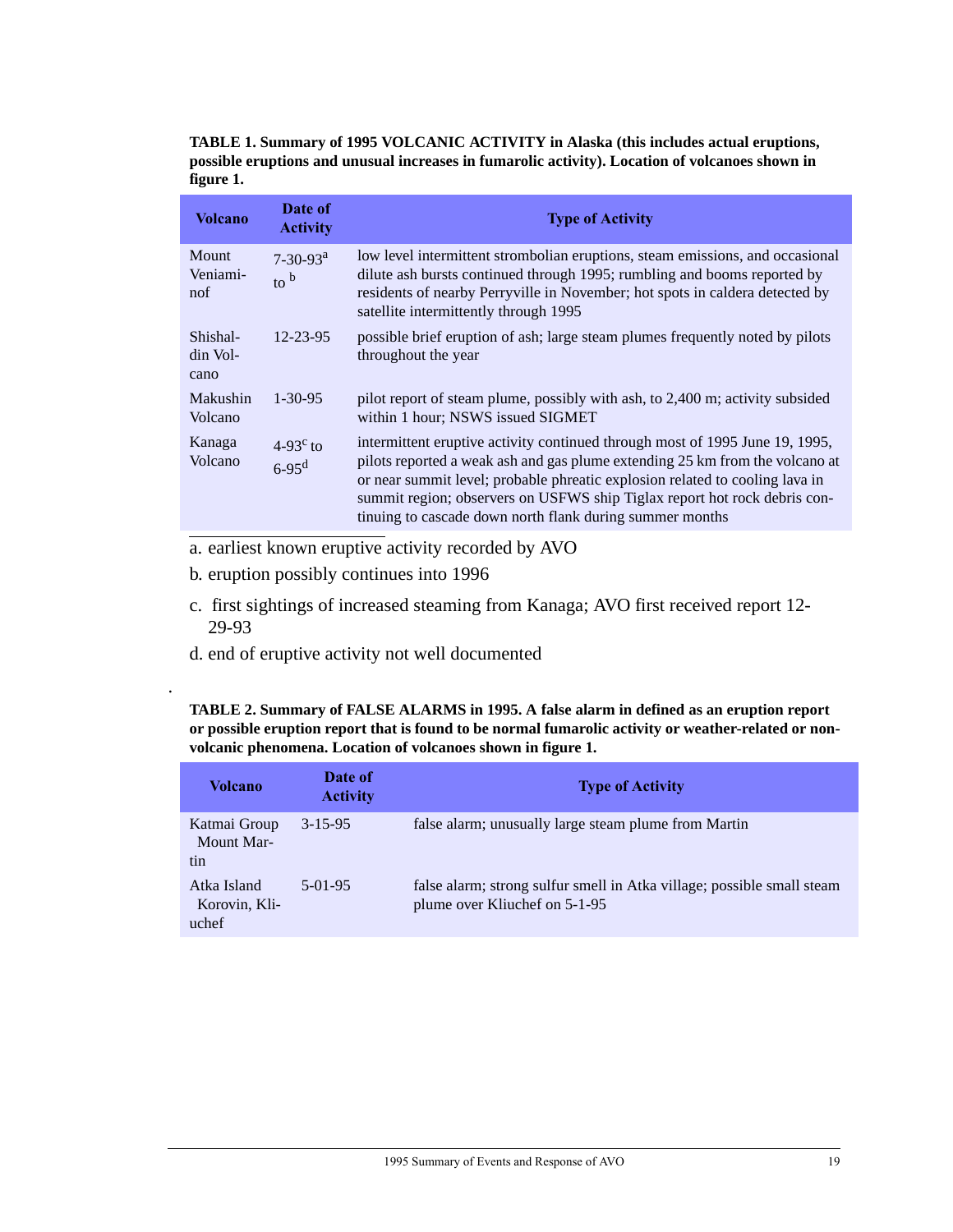| TABLE 3. Summary of RUSSIAN VOLCANIC ERUPTIONS on Kamchatka Peninsula, 1995. |  |
|------------------------------------------------------------------------------|--|
| Location of volcanoes shown in Figure 7.                                     |  |

| Volcano    | Date of<br><b>Activity</b> | <b>Type of Activity</b>                                                                                                                                                |
|------------|----------------------------|------------------------------------------------------------------------------------------------------------------------------------------------------------------------|
| Bezymianny | $10-0.5-9.5$               | explosive eruption; ash plume to 10km (22,000 ft) that traveled 5000<br>km ESE across north Pacific aircraft routes; 2-3 mm ashfall on Kliuchi,<br>$50 \text{ km}$ NNE |
| Karymsky   | mid-April<br>1995          | increased seismicity, precursory to explosive eruption on January 1,<br>1996                                                                                           |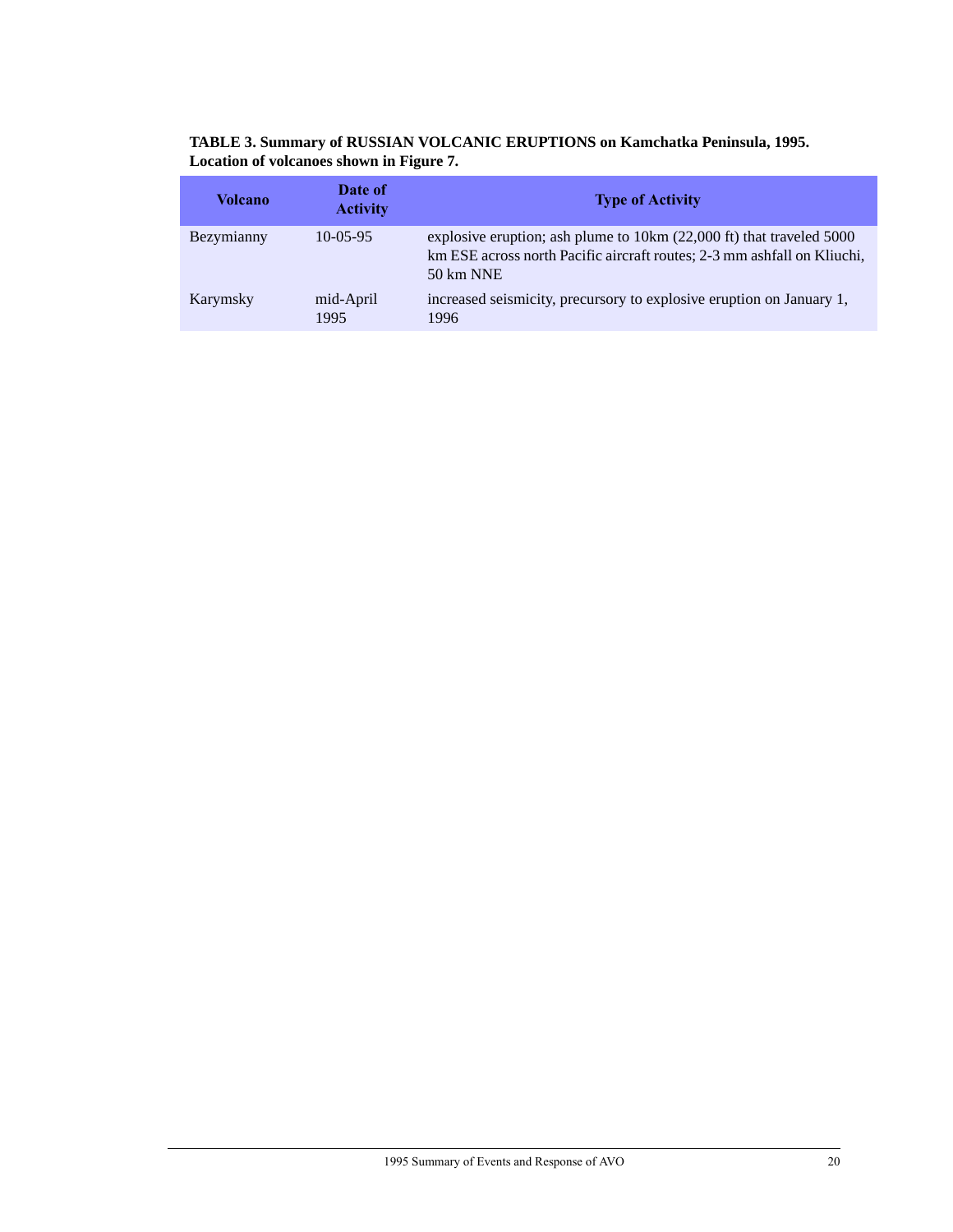### **GLOSSARY OF SELECTED TERMS**

*ash*: fine fragments (less than 2 millimeters across) of lava or rock formed in an explosive volcanic eruption

*basalt*: general term for dark-colored mafic igneous rock, usually extrusive, containing less than 52 weight percent silica

*bomb*: boulder-size chunk of partly solidified lava explosively ejected from a volcano

*caldera*: a large, roughly circular depression usually caused by volcanic collapse or explosion

*cinder cone*: small, steep-sided conical hill built mainly of cinder, spatter, and volcanic bombs

*fallout*: a general term for debris which falls to the earth from an eruption cloud

*fault*: a fracture or zone of fractures along which there has been displacement of the sides relative to one another

*fissure*: a roughly linear or sinuous crack or opening on a volcano; a type of vent which commonly produces lava fountains and flows

*fumarole*: a small opening or vent from which hot gases are emitted

*Holocene*: geologic epoch extending from the last 10,000 years to present

*incandescent*: glowing red or orange due to high temperature

*intracaldera*: refers to something within the caldera

*lava*: when molten rock reaches the earth's surface, it is called lava

*magma*: molten rock below the surface of the earth

*phreatic activity*: an explosive eruption caused by the sudden heating of ground water as it comes in contact with hot volcanic rock or magma

*phreatic ash*: fine fragments of volcanic rock expelled during phreatic activity; this ash is usually derived from existing rock and not from new magma

*regional earthquake*: earthquake generated by fracture or slippage along a fault; not caused by volcanic activity

*satellite cone*: a subsidiary volcanic vent located on the flank of a larger volcano